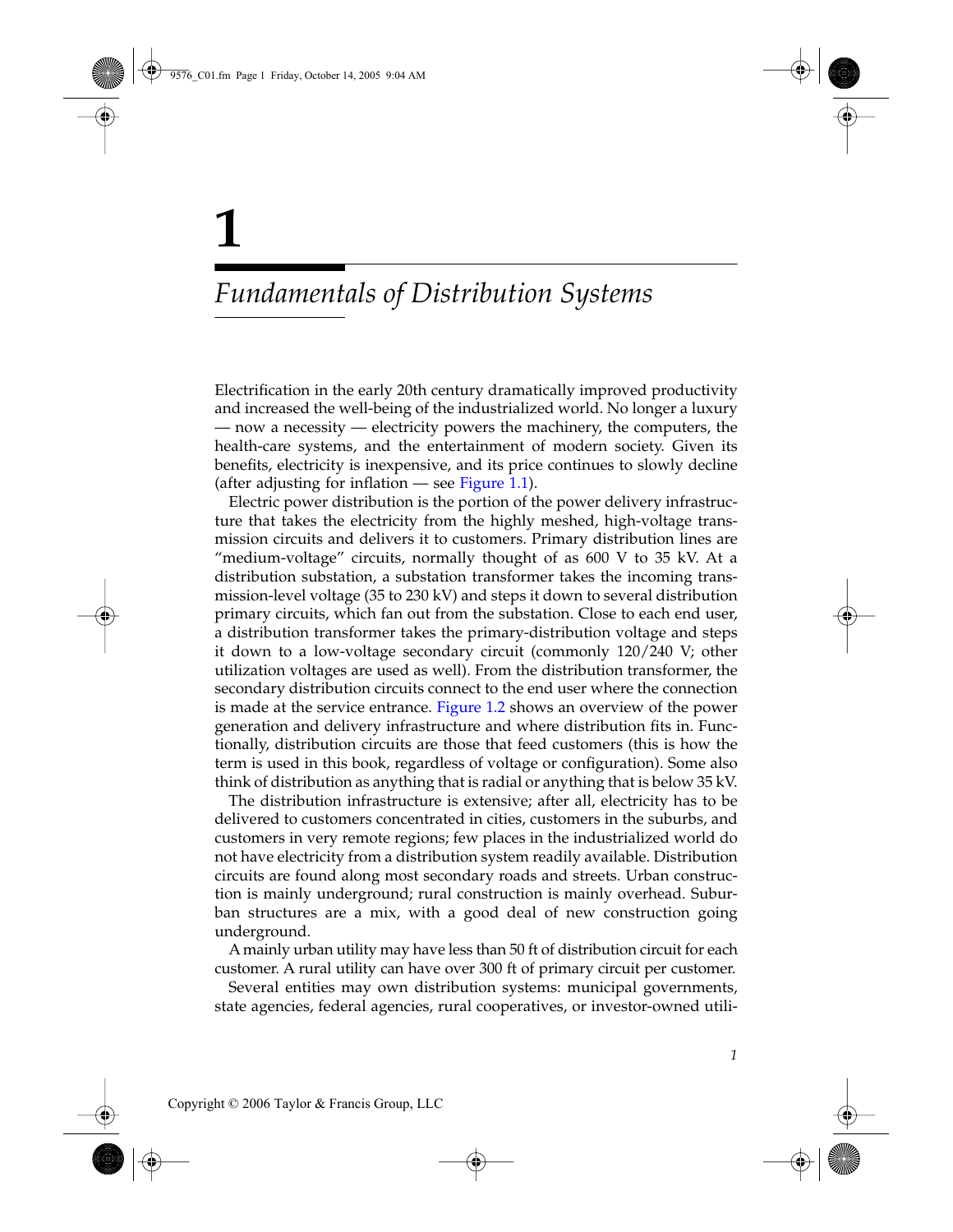<span id="page-1-0"></span>

Cost of U.S. electricity adjusted for inflation to year 2000 U.S. dollars. (Data from U.S. city average electricity costs from the U.S. Bureau of Labor Statistics.)

ties. In addition, large industrial facilities often need their own distribution systems. While there are some differences in approaches by each of these types of entities, the engineering issues are similar for all.

For all of the action regarding deregulation, the distribution infrastructure remains a natural monopoly. As with water delivery or sewers or other utilities, it is difficult to imagine duplicating systems to provide true competition, so it will likely remain highly regulated.

Because of the extensive infrastructure, distribution systems are capitalintensive businesses. An Electric Power Research Institute (EPRI) survey found that the distribution plant asset carrying cost averages 49.5% of the total distribution resource (EPRI TR-109178, 1998). The next largest component is labor at 21.8%, followed by materials at 12.9%. Utility annual distribution budgets average about 10% of the capital investment in the distribution system. On a kilowatt-hour basis, utility distribution budgets average 0.89 cents per kilowatt-hour (see [Table 1.1](#page-2-0) for budgets shown relative to other benchmarks).

Low cost, simplification, and standardization are all important design characteristics of distribution systems. Few components and/or installations are individually engineered on a distribution circuit. Standardized equipment and standardized designs are used wherever possible. "Cookbook" engineering methods are used for much of distribution planning, design, and operations.

Distribution planning is the study of future power delivery needs. Planning goals are to provide service at low cost and high reliability. Planning requires a mix of geographic, engineering, and economic analysis skills. New circuits (or other solutions) must be integrated into the existing distribution system within a variety of economic, political, environmental, electrical, and geographic constraints. The planner needs estimates of load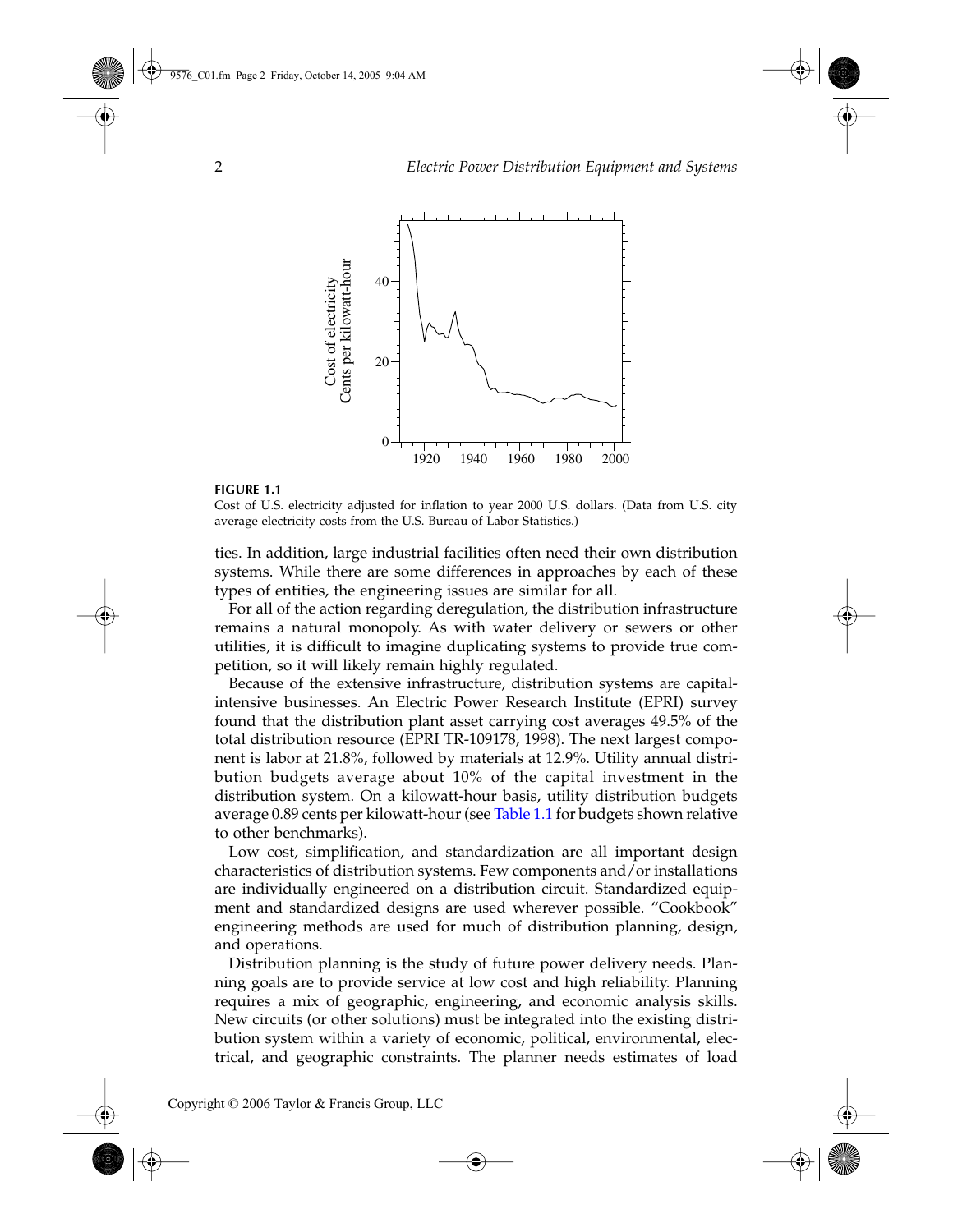<span id="page-2-0"></span>

**FIGURE 1.2** Overview of the electricity infrastructure.

# **TABLE 1.1**

Surveyed Annual Utility Distribution Budgets in U.S. Dollars

|                                  | Average | Range             |
|----------------------------------|---------|-------------------|
| Per dollar of distribution asset | 0.098   | $0.0916 - 0.15$   |
| Per customer                     | 195     | 147-237           |
| Per thousand kWH                 | 8.9     | $3.9 - 14.1$      |
| Per mile of circuit              | 9.400   | 4,800-15,200      |
| Per substation                   | 880,000 | 620,000-1,250,000 |

*Source:* EPRI TR-109178, *Distribution Cost Structure — Methodology and Generic Data*, Electric Power Research Institute, Palo Alto, CA, 1998.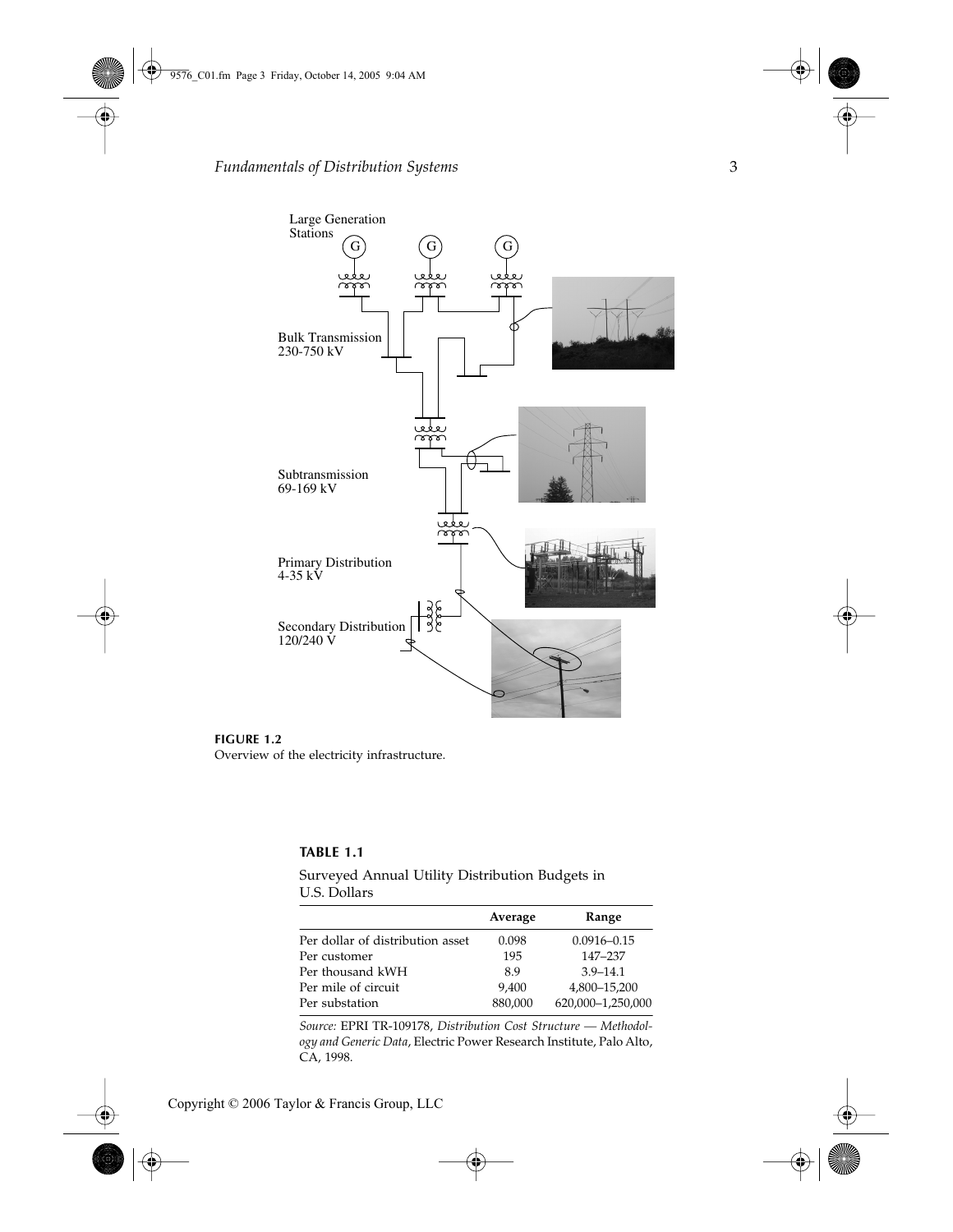growth, knowledge of when and where development is occurring, and local development regulations and procedures. While this book has some material that should help distribution planners, many of the tasks of a planner, like load forecasting, are not discussed. For more information on distribution planning, see Willis's *Power Distribution Planning Reference Book* (1997), IEEE's *Power Distribution Planning* tutorial (1992), and the *CEA Distribution Planner's Manual* (1982).

# **1.1 Primary Distribution Configurations**

Distribution circuits come in many different configurations and circuit lengths. Most share many common characteristics. [Figure 1.3](#page-4-0) shows a "typical" distribution circuit, and [Table 1.2](#page-5-0) shows typical parameters of a distribution circuit. A *feeder* is one of the circuits out of the substation. The main feeder is the three-phase backbone of the circuit, which is often called the *mains* or *mainline*. The mainline is normally a modestly large conductor such as a 500- or 750-kcmil aluminum conductor. Utilities often design the main feeder for 400 A and often allow an emergency rating of 600 A. Branching from the mains are one or more *laterals*, which are also called taps, lateral taps, branches, or branch lines. These laterals may be single-phase, twophase, or three-phase. The laterals normally have fuses to separate them from the mainline if they are faulted.

The most common distribution primaries are four-wire, multigrounded systems: three-phase conductors plus a multigrounded neutral. Single-phase loads are served by transformers connected between one phase and the neutral. The neutral acts as a return conductor and as an equipment safety ground (it is grounded periodically and at all equipment). A single-phase line has one phase conductor and the neutral, and a two-phase line has two phases and the neutral. Some distribution primaries are three-wire systems (with no neutral). On these, single-phase loads are connected phase to phase, and single-phase lines have two of the three phases.

There are several configurations of distribution systems. Most distribution circuits are radial (both primary and secondary). Radial circuits have many advantages over networked circuits including

- Easier fault current protection
- Lower fault currents over most of the circuit
- Easier voltage control
- Easier prediction and control of power flows
- Lower cost

Distribution primary systems come in a variety of shapes and sizes [\(Figure](#page-6-0) [1.4\)](#page-6-0). Arrangements depend on street layouts, the shape of the area covered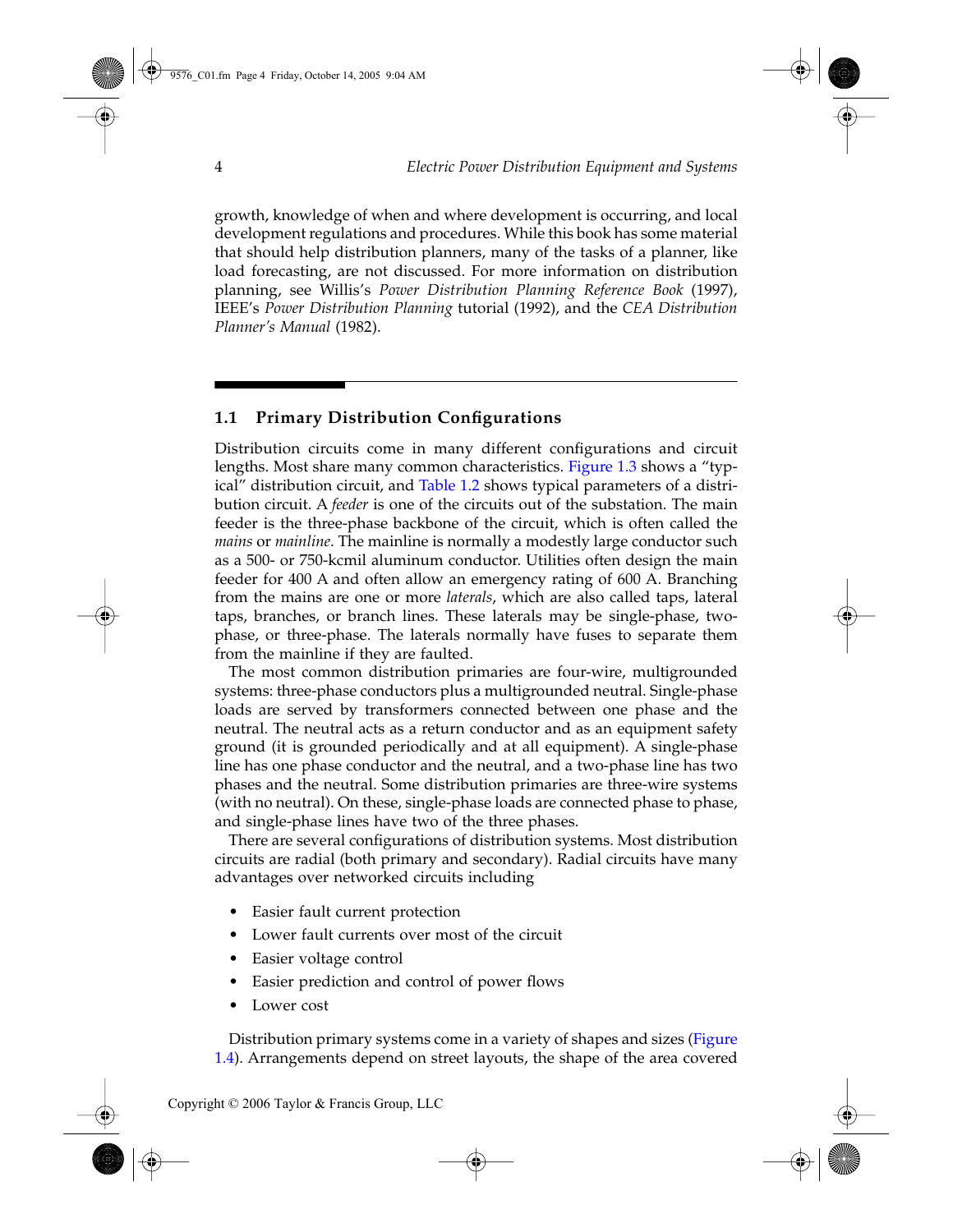<span id="page-4-0"></span>

Typical distribution substation with one of several feeders shown (many lateral taps are left off). (Copyright © 2000. Electric Power Research Institute. 1000419. *Engineering Guide for Integration of Distributed Generation and Storage Into Power Distribution Systems.* Reprinted with permission.)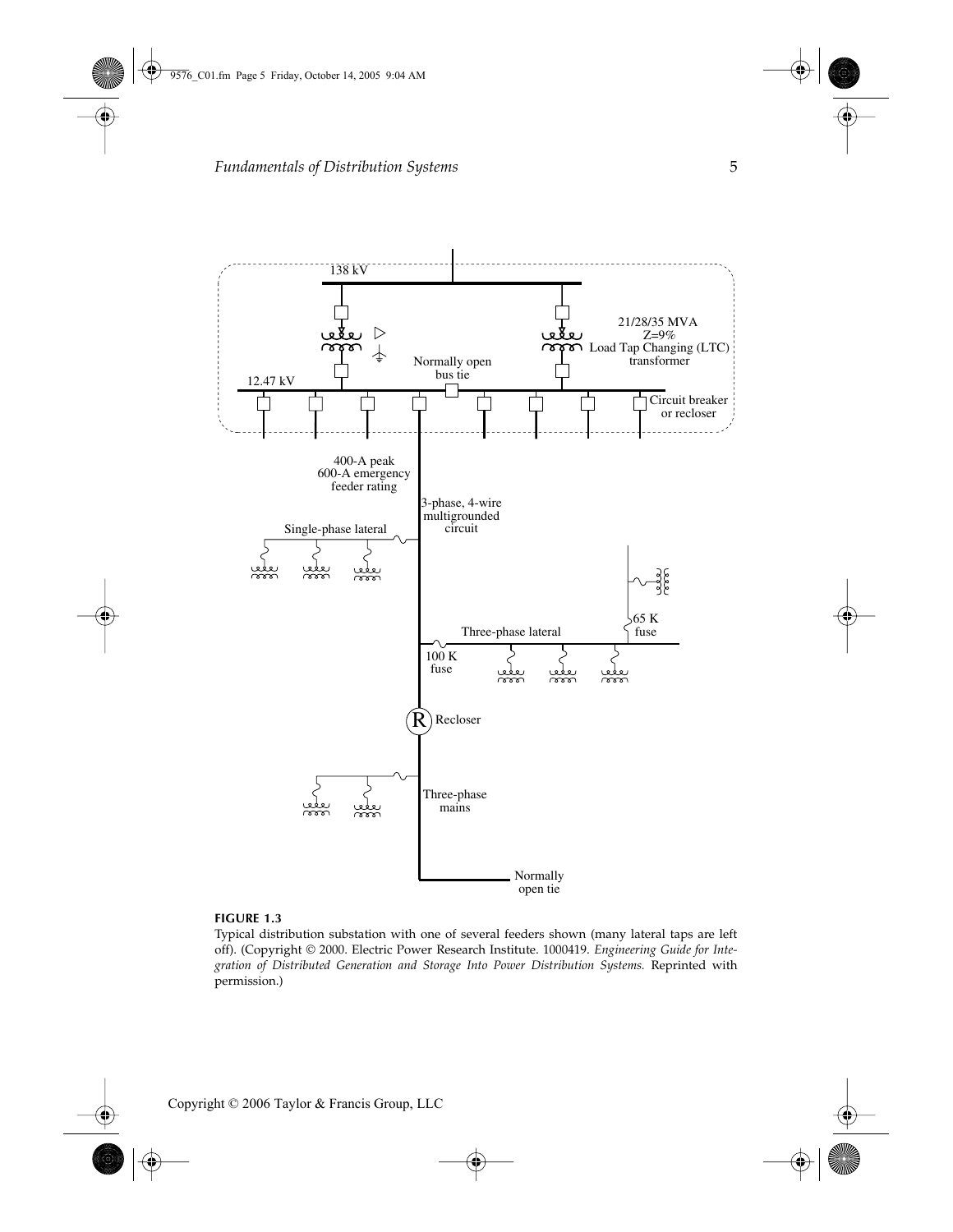|                                      | <b>Most Common Value</b> | <b>Other Common Values</b>               |  |
|--------------------------------------|--------------------------|------------------------------------------|--|
| Substation characteristics           |                          |                                          |  |
| Voltage                              | 12.47 kV                 | 4.16, 4.8, 13.2, 13.8, 24.94,<br>34.5 kV |  |
| Number of station transformers       | 2                        | $1 - 6$                                  |  |
| Substation transformer size          | 21 MVA                   | 5-60 MVA                                 |  |
| Number of feeders per bus            | 4                        | $1 - 8$                                  |  |
| Feeder characteristics               |                          |                                          |  |
| Peak current                         | $400 \text{ A}$          | $100 - 600$ A                            |  |
| Peak load                            | 7 MVA                    | $1-15$ MVA                               |  |
| Power factor                         | 0.98 lagging             | $0.8$ lagging- $0.95$ leading            |  |
| Number of customers                  | 400                      | 50-5000                                  |  |
| Length of feeder mains               | 4 mi                     | $2-15$ mi                                |  |
| Length including laterals            | 8 mi                     | $4-25$ mi                                |  |
| Area covered                         | $25 \text{ mi}^2$        | $0.5 - 500$ mi <sup>2</sup>              |  |
| Mains wire size                      | 500 kcmil                | $4/0$ –795 kcmil                         |  |
| Lateral tap wire size                | 1/0                      | $#4 - 2/0$                               |  |
| Lateral tap peak current             | 25 A                     | $5-50A$                                  |  |
| Lateral tap length                   | $0.5$ mi                 | $0.2 - 5$ mi                             |  |
| Distribution transformer size (1 ph) | 25 kVA                   | 10-150 kVA                               |  |

# <span id="page-5-0"></span>**TABLE 1.2**

Typical Distribution Circuit Parameters

Copyright © 2000. Electric Power Research Institute. 1000419. *Engineering Guide for Integration of Distributed Generation and Storage Into Power Distribution Systems.* Reprinted with permission.

by the circuit, obstacles (like lakes), and where the big loads are. A common suburban layout has the main feeder along a street with laterals tapped down side streets or into developments. Radial distribution feeders may also have extensive branching — whatever it takes to get to the loads. An *express feeder* serves load concentrations some distance from the substation. A three-phase mainline runs a distance before tapping loads off to customers. With many circuits coming from one substation, a number of the circuits may have express feeders; some feeders cover areas close to the substation, and express feeders serve areas farther from the substation.

For improved reliability, radial circuits are often provided with normally open tie points to other circuits as shown in [Figure 1.5](#page-7-0). The circuits are still operated radially, but if a fault occurs on one of the circuits, the tie switches allow some portion of the faulted circuit to be restored quickly. Normally, these switches are manually operated, but some utilities use automated switches or reclosers to perform these operations automatically.

A primary-loop scheme is an even more reliable service that is sometimes offered for critical loads such as hospitals. [Figure 1.6](#page-8-0) shows an example of a primary loop. The key feature is that the circuit is "routed through" each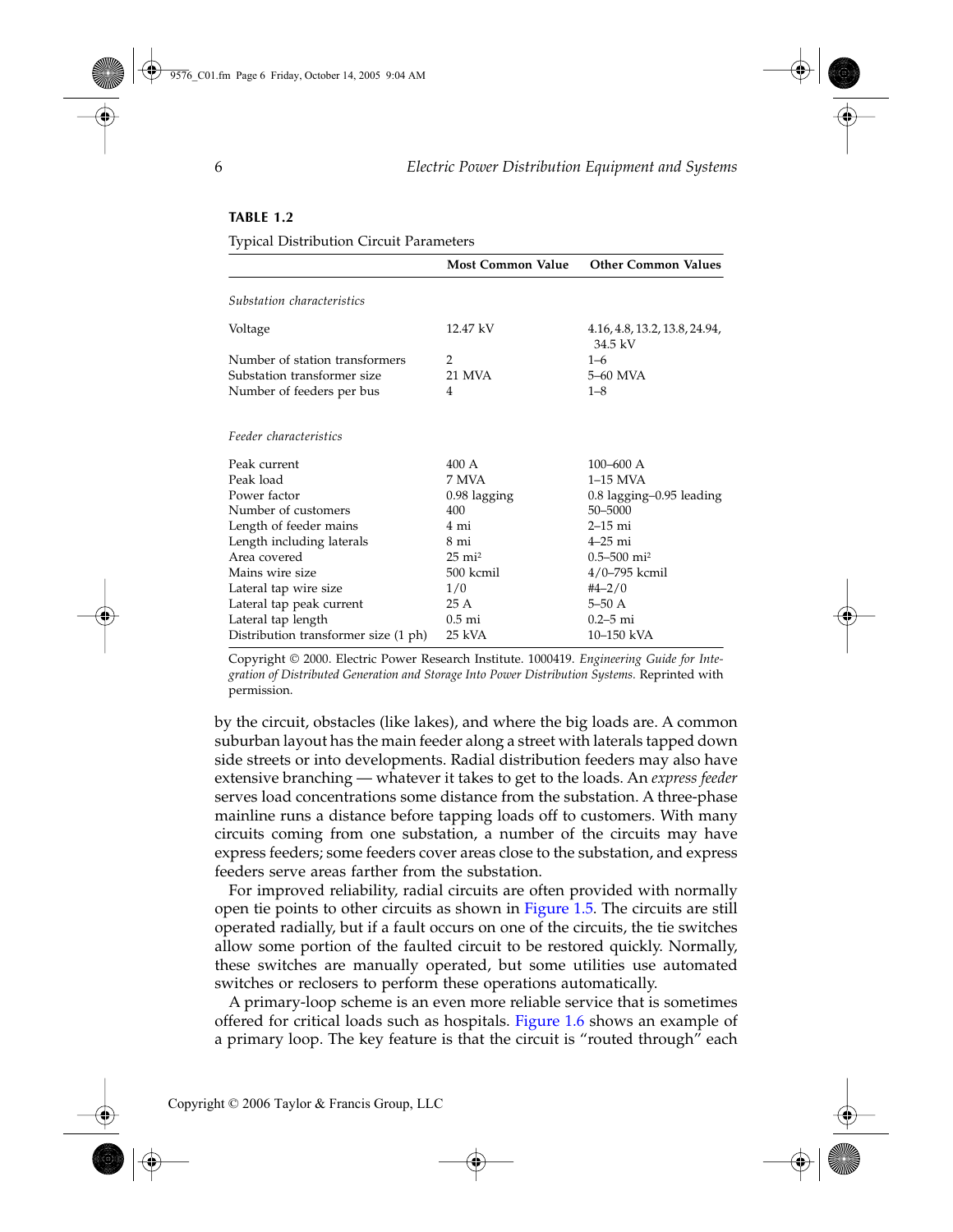<span id="page-6-0"></span>



Common distribution primary arrangements.

critical customer transformer. If any part of the primary circuit is faulted, all critical customers can still be fed by reconfiguring the transformer switches.

Primary-loop systems are sometimes used on distribution systems for areas needing high reliability (meaning limited long-duration interruptions). In the open-loop design where the loop is left normally open at some point, primary-loop systems have almost no benefits for momentary interruptions or voltage sags. They are rarely operated in a closed loop. A widely reported installation of a sophisticated *closed* system has been installed in Orlando, FL, by Florida Power Corporation (Pagel, 2000). An example of this type of closed-loop primary system is shown in [Figure 1.7.](#page-9-0) Faults on any of the cables in the loop are cleared in less than six cycles, which reduces the duration of the voltage sag during the fault (enough to help many computers). Advanced relaying similar to transmission-line protection is necessary to coordinate the protection and operation of the switchgear in the looped system. The relaying scheme uses a transfer trip with permissive over-reaching (the relays at each end of the cable must agree there is a fault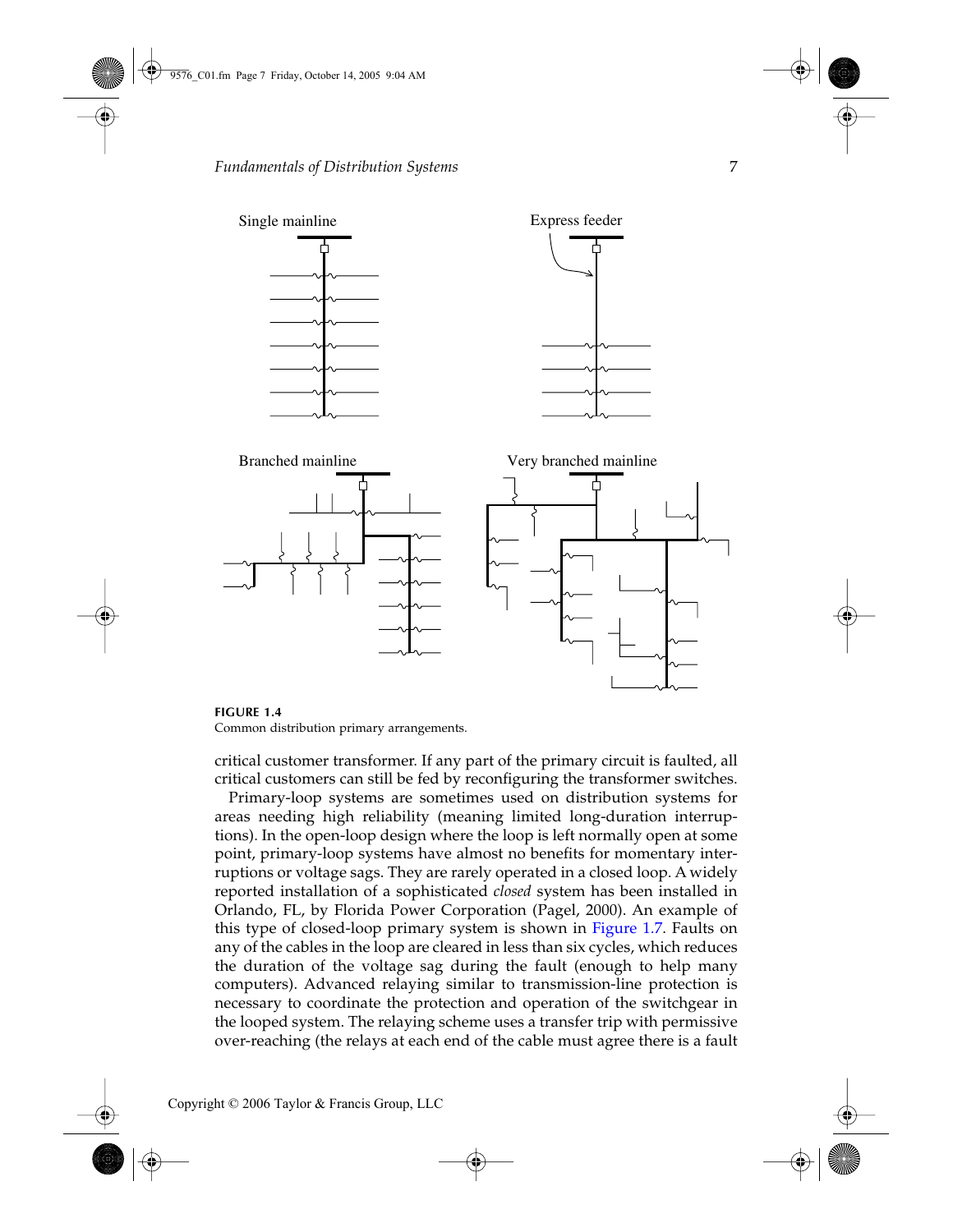<span id="page-7-0"></span>

Two radial circuits with normally open ties to each other. (Copyright © 2000. Electric Power Research Institute. 1000419. *Engineering Guide for Integration of Distributed Generation and Storage Into Power Distribution Systems.* Reprinted with permission.)

between them with communications done on fiberoptic lines). A backup scheme uses directional relays, which will trip for a fault in a certain direction unless a blocking signal is received from the remote end (again over the fiberoptic lines).

Critical customers have two more choices for more reliable service where two primary feeds are available. Primary selective and secondary selective schemes both are normally fed from one circuit (see [Figure 1.8](#page-10-0)). So, the circuits are still radial. In the event of a fault on the primary circuit, the service is switched to the backup circuit. In the primary selective scheme, the switching occurs on the primary, and in the secondary selective scheme, the switching occurs on the secondary. The switching can be done manually or automatically, and there are even static transfer switches that can switch in less than a half cycle to reduce momentary interruptions and voltage sags.

Today, the primary selective scheme is preferred mainly because of the cost associated with the extra transformer in a secondary selective scheme. The normally closed switch on the primary-side transfer switch opens after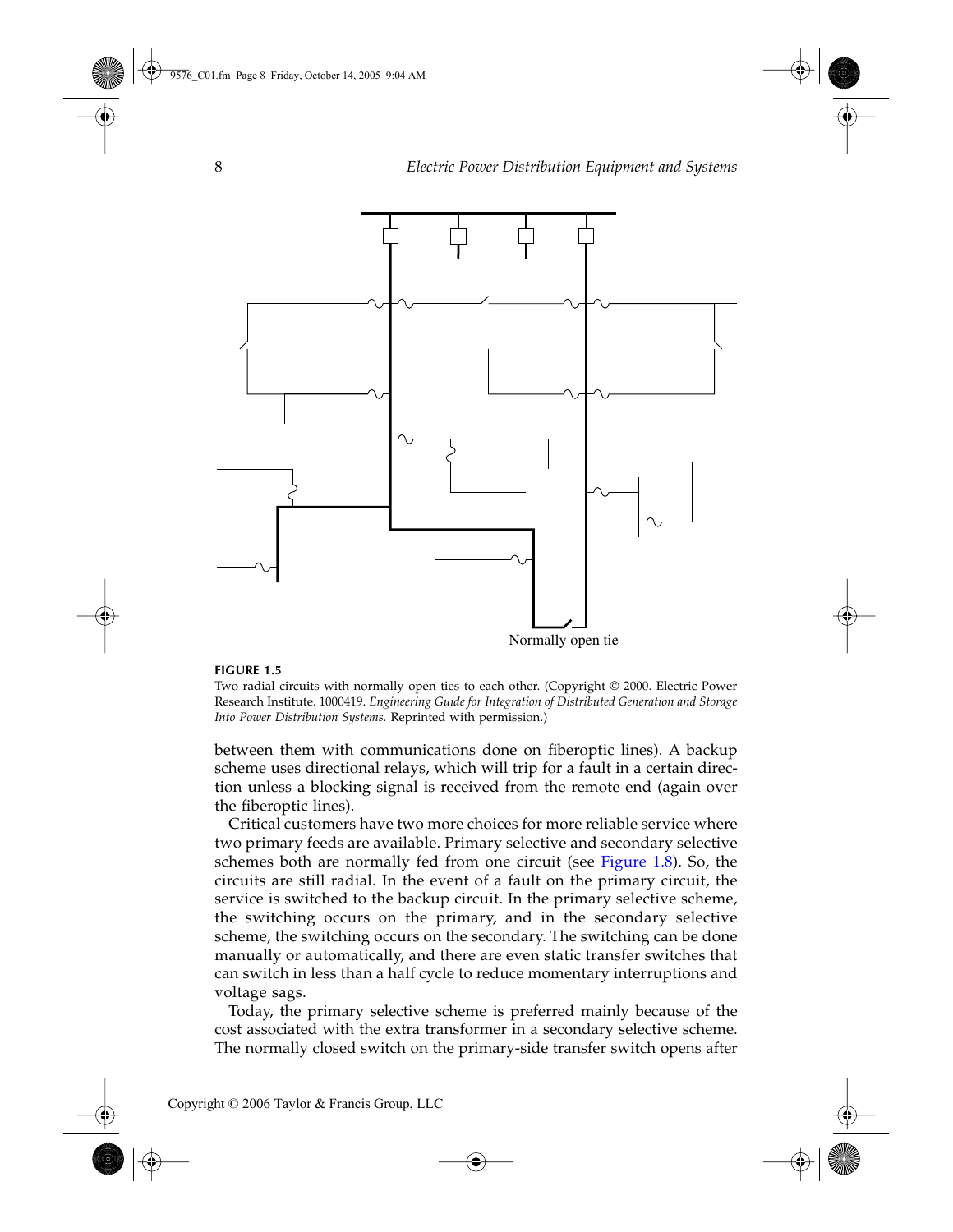<span id="page-8-0"></span>

Primary loop distribution arrangement. (Copyright © 2000. Electric Power Research Institute. 1000419. *Engineering Guide for Integration of Distributed Generation and Storage Into Power Distribution Systems.* Reprinted with permission.)

sensing a loss of voltage. It normally has a time delay on the order of seconds — enough to ride through the distribution circuit's normal reclosing cycle. The opening of the switch is blocked if there is an overcurrent in the switch (the switch doesn't have fault interrupting capability). Transfer is also disabled if the alternate feed does not have proper voltage. The switch can return to normal through either an open or a closed transition; in a closed transition, both distribution circuits are temporarily paralleled.

# **1.2 Urban Networks**

Some distribution circuits are not radial. The most common are the grid and spot secondary networks. In these systems, the secondary is networked together and has feeds from several primary distribution circuits. The spot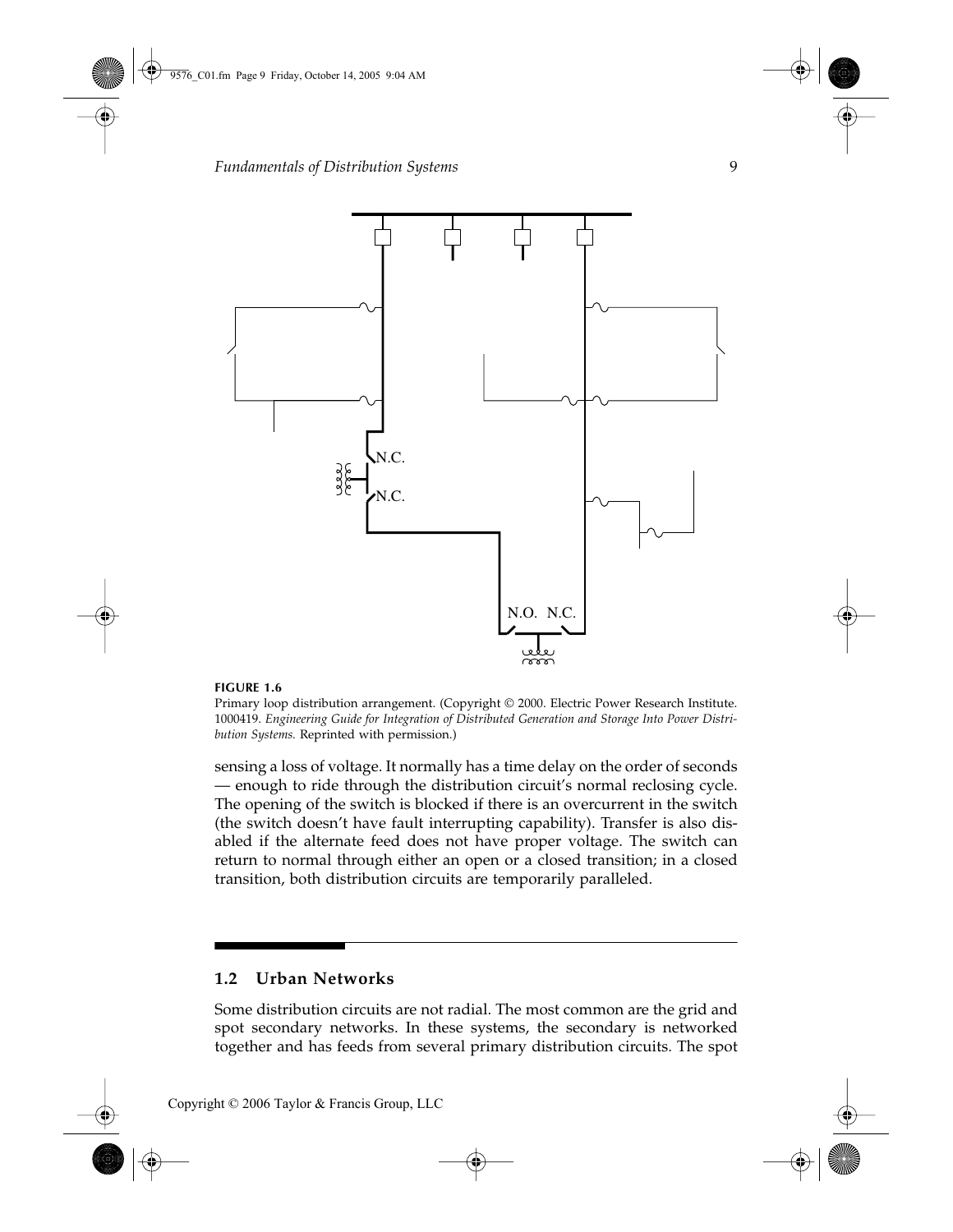<span id="page-9-0"></span>

**FIGURE 1.7** Example of a closed-loop distribution system.

network feeds one load such as a high-rise building. The grid network feeds several loads at different points in an area. Secondary networks are very reliable; if any of the primary distribution circuits fail, the others will carry the load without causing an outage for any customers.

The spot network generally is fed by three to five primary feeders (see [Figure 1.9\)](#page-11-0). The circuits are generally sized to be able to carry all of the load with the loss of either one or two of the primary circuits. Secondary networks have network protectors between the primary and the secondary network. A network protector is a low-voltage circuit breaker that will open when there is reverse power through it. When a fault occurs on a primary circuit, fault current backfeeds from the secondary network(s) to the fault. When this occurs, the network protectors will trip on reverse power. Aspot network operates at 480Y/277 V or 208Y/120 V in the U.S.

Secondary grid networks are distribution systems that are used in most major cities. The secondary network is usually 208Y/120 V in the U.S. Five to ten primary distribution circuits (e.g., 12.47-kV circuits) feed the secondary network at multiple locations. [Figure 1.10](#page-12-0) shows a small part of a secondary network. As with a spot network, network protectors provide protection for faults on the primary circuits. Secondary grid networks can have peak loads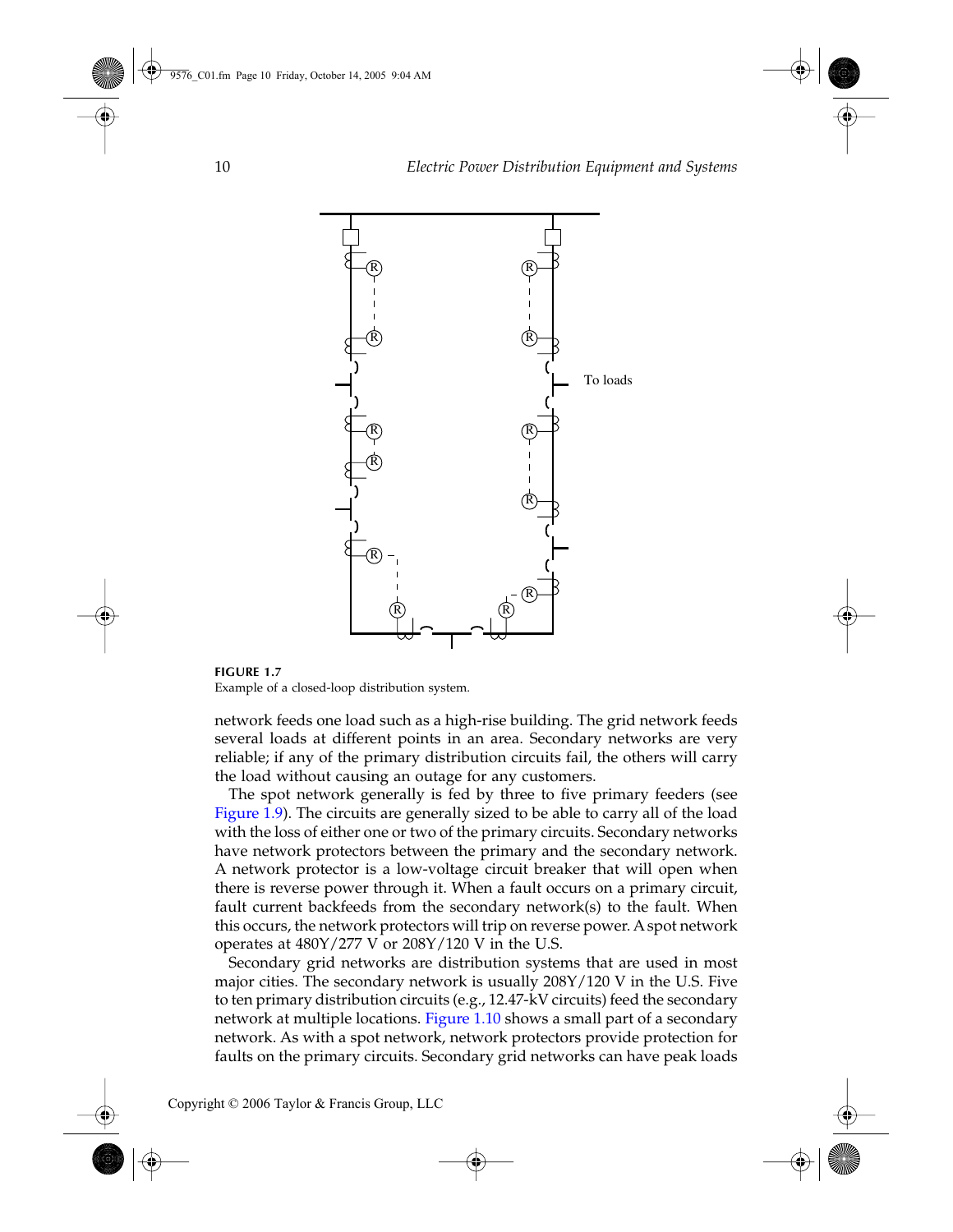<span id="page-10-0"></span>

Primary and secondary selective schemes. (Copyright © 2000. Electric Power Research Institute. 1000419. *Engineering Guide for Integration of Distributed Generation and Storage Into Power Distribution Systems.* Reprinted with permission.)

of 5 to 50 MVA. Most utilities limit networks to about 50 MVA, but some networks are over 250 MVA. Loads are fed by tapping into the secondary networks at various points. Grid networks (also called street networks) can supply residential or commercial loads, either single or three phase. For single-phase loads, three-wire service is provided to give 120 V and 208 V (rather than the standard three-wire residential service, which supplies 120 V and 240 V).

Networks are normally fed by feeders originating from one substation bus. Having one source reduces circulating current and gives better load division and distribution among circuits. It also reduces the chance that network protectors stay open under light load (circulating current can trip the protectors). Given these difficulties, it is still possible to feed grid or spot networks from different substations or electrically separate buses.

The network protector is the key to automatic isolation and continued operation. The network protector is a three-phase low-voltage air circuit breaker with controls and relaying. The network protector is mounted on the network transformer or on a vault wall. Standard units are available with continuous ratings from 800 to 5000 A. Smaller units can interrupt 30 kA symmetrical, and larger units have interrupt ratings of 60 kA (IEEE Std.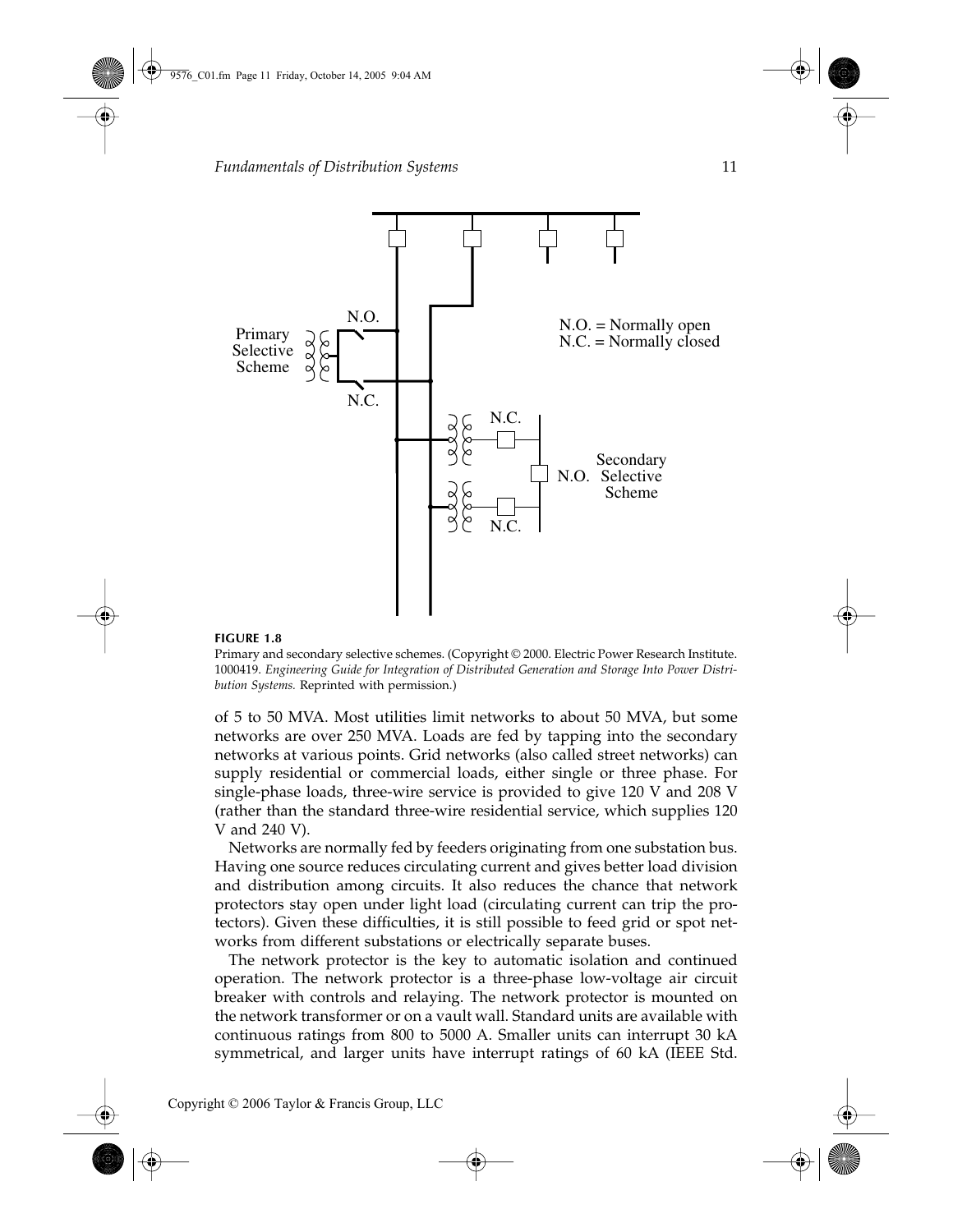<span id="page-11-0"></span>

Spot network. (Copyright © 2000. Electric Power Research Institute. 1000419. *Engineering Guide for Integration of Distributed Generation and Storage Into Power Distribution Systems.* Reprinted with permission.)

C57.12.44–2000). A network protector senses and operates for reverse power flow (it does not have forward-looking protection). Protectors are available for either 480Y/277 V or 216Y/125 V.

The tripping current on network protectors can be changed, with low, nominal, and high settings, which are normally 0.05 to 0.1%, 0.15 to 0.20%, and 3 to 5% of the network protector rating. For example, a 2000-A network protector has a low setting of 1 A, a nominal setting of 4 A, and a high setting of 100 A (IEEE Std. C57.12.44–2000). Network protectors also have fuses that provide backup in case the network protector fails to operate, and as a secondary benefit, provide protection to the network protector and transformer against faults in the secondary network that are close.

The closing voltages are also adjustable: a 216Y/125-V protector has low, medium, and high closing voltages of 1 V, 1.5 V, and 2 V, respectively; a 480Y/277-V protector has low, medium, and high closing voltages of 2.2 V, 3.3 V, and 4.4 V, respectively.

# **1.3 Primary Voltage Levels**

Most distribution voltages are between 4 and 35 kV. In this book, unless otherwise specified, voltages are given as line-to-line voltages; this follows normal industry practice, but it is sometimes a source of confusion. The four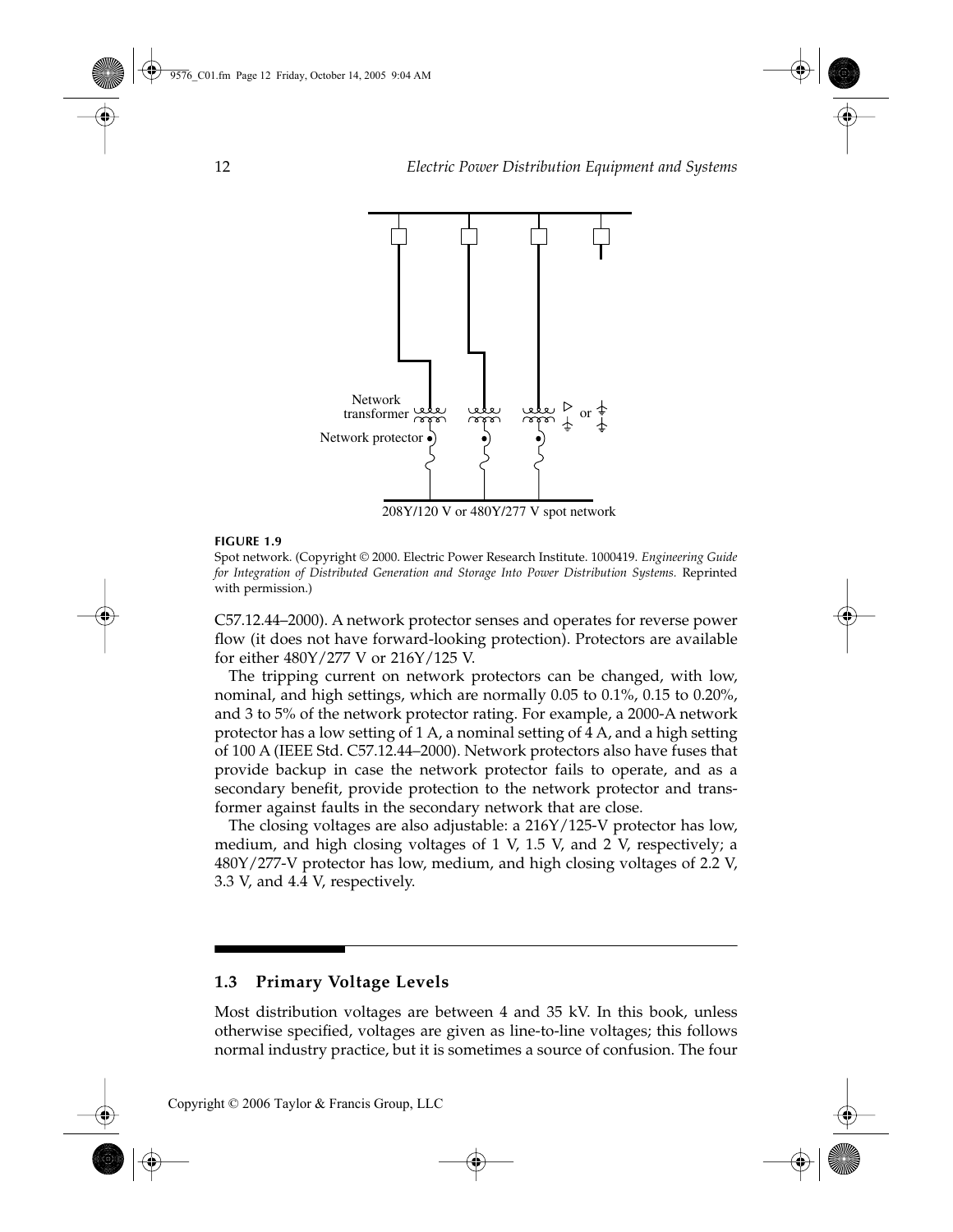<span id="page-12-0"></span>

Portion of a grid network. (Copyright © 2000. Electric Power Research Institute. 1000419. *Engineering Guide for Integration of Distributed Generation and Storage Into Power Distribution Systems.* Reprinted with permission.)

major voltage classes are 5, 15, 25, and 35 kV. A voltage class is a term applied to a set of distribution voltages and the equipment common to them; it is not the actual system voltage. For example, a 15-kV insulator is suitable for application on any 15-kV class voltage, including 12.47 kV, 13.2 kV, and 13.8 kV. Cables, terminations, insulators, bushings, reclosers, and cutouts all have a voltage class rating. Only voltage-sensitive equipment like surge arresters, capacitors, and transformers have voltage ratings dependent on the actual system voltage.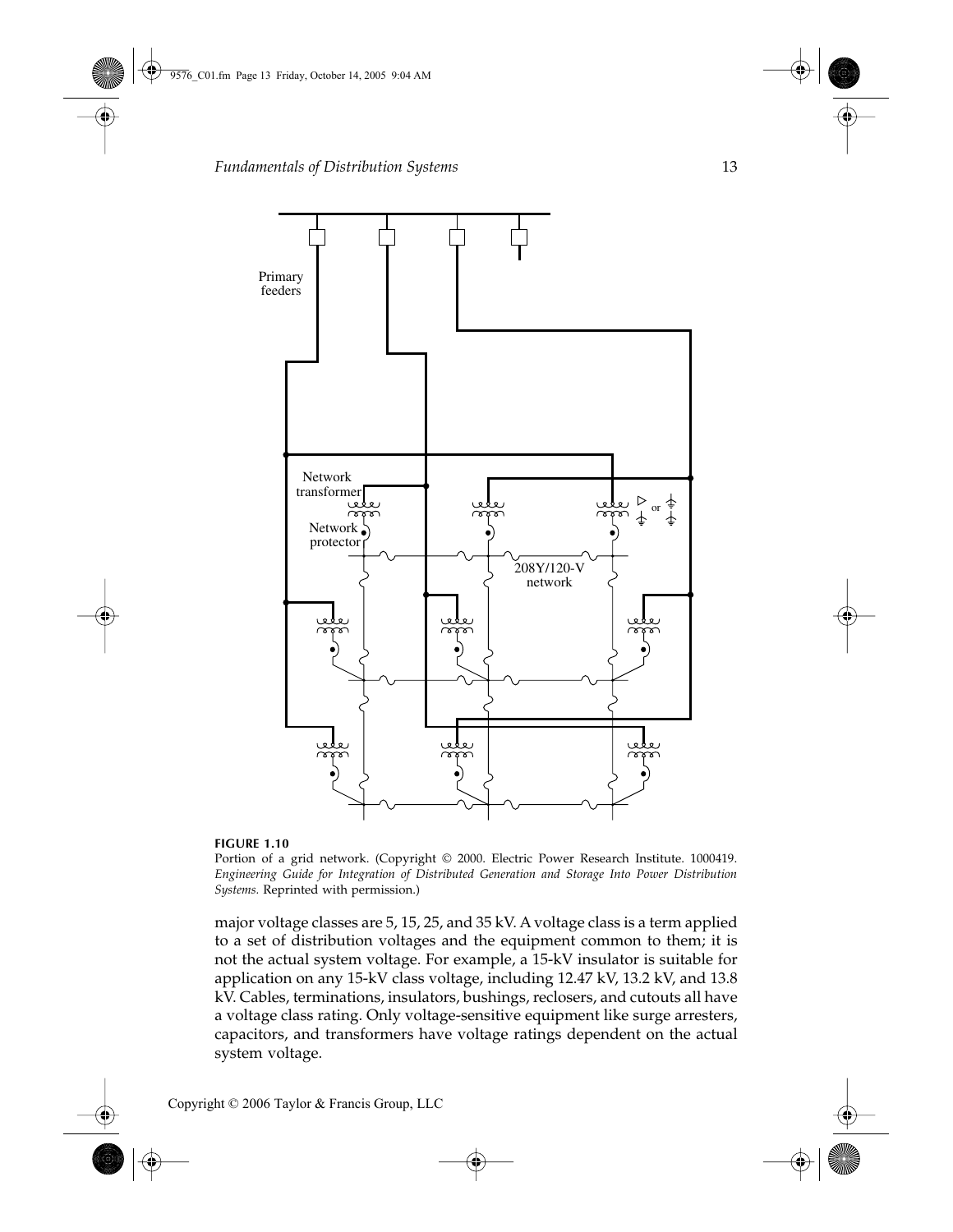<span id="page-13-0"></span>

Usage of different distribution voltage classes (n = 107). (Data from [IEEE Working Group on Distribution Protection, 1995].)

Utilities most widely use the 15-kV voltages as shown by the survey results of North American utilities in Figure 1.11. The most common 15-kV voltage is 12.47 kV, which has a line-to-ground voltage of 7.2 kV.

The dividing line between distribution and subtransmission is often gray. Some lines act as both subtransmission and distribution circuits. A 34.5-kV circuit may feed a few 12.5-kV distribution substations, but it may also serve some load directly. Some utilities would refer to this as subtransmission, others as distribution.

The last half of the 20th century saw a move to higher voltage primary distribution systems. Higher-voltage distribution systems have advantages and disadvantages (see Table 1.3 for a summary). The great advantage of higher voltage systems is that they carry more power for a given current [\(Table 1.4](#page-14-0) shows maximum power levels typically supplied by various distribution voltages). Less current means lower voltage drop, fewer losses, and more power-carrying capability. Higher voltage systems need fewer voltage

#### **TABLE 1.3**

| Advantages                                                                                                                                                                                                                                                                                                                                                                                                                                    | <b>Disadvantages</b>                                                                                                                                                                                                                                                                                                                          |  |
|-----------------------------------------------------------------------------------------------------------------------------------------------------------------------------------------------------------------------------------------------------------------------------------------------------------------------------------------------------------------------------------------------------------------------------------------------|-----------------------------------------------------------------------------------------------------------------------------------------------------------------------------------------------------------------------------------------------------------------------------------------------------------------------------------------------|--|
| Voltage drop — A higher-voltage circuit has<br>less voltage drop for a given power flow.<br>Capacity — A higher-voltage system can carry<br>more power for a given ampacity.<br>$Losses$ – For a given level of power flow, a<br>higher-voltage system has fewer line losses.<br>Reach — With less voltage drop and more<br>capacity, higher voltage circuits can cover a<br>much wider area.<br>Fewer substations — Because of longer reach, | <i>Reliability</i> — An important disadvantage of<br>higher voltages: longer circuits mean more<br>customer interruptions.<br>Crew safety and acceptance - Crews do not like<br>working on higher-voltage distribution<br>systems.<br>$Equipment cost$ – From transformers to cable<br>to insulators, higher-voltage equipment costs<br>more. |  |
| higher-voltage distribution systems need<br>fewer substations.                                                                                                                                                                                                                                                                                                                                                                                |                                                                                                                                                                                                                                                                                                                                               |  |

Advantages and Disadvantages of Higher Voltage Distribution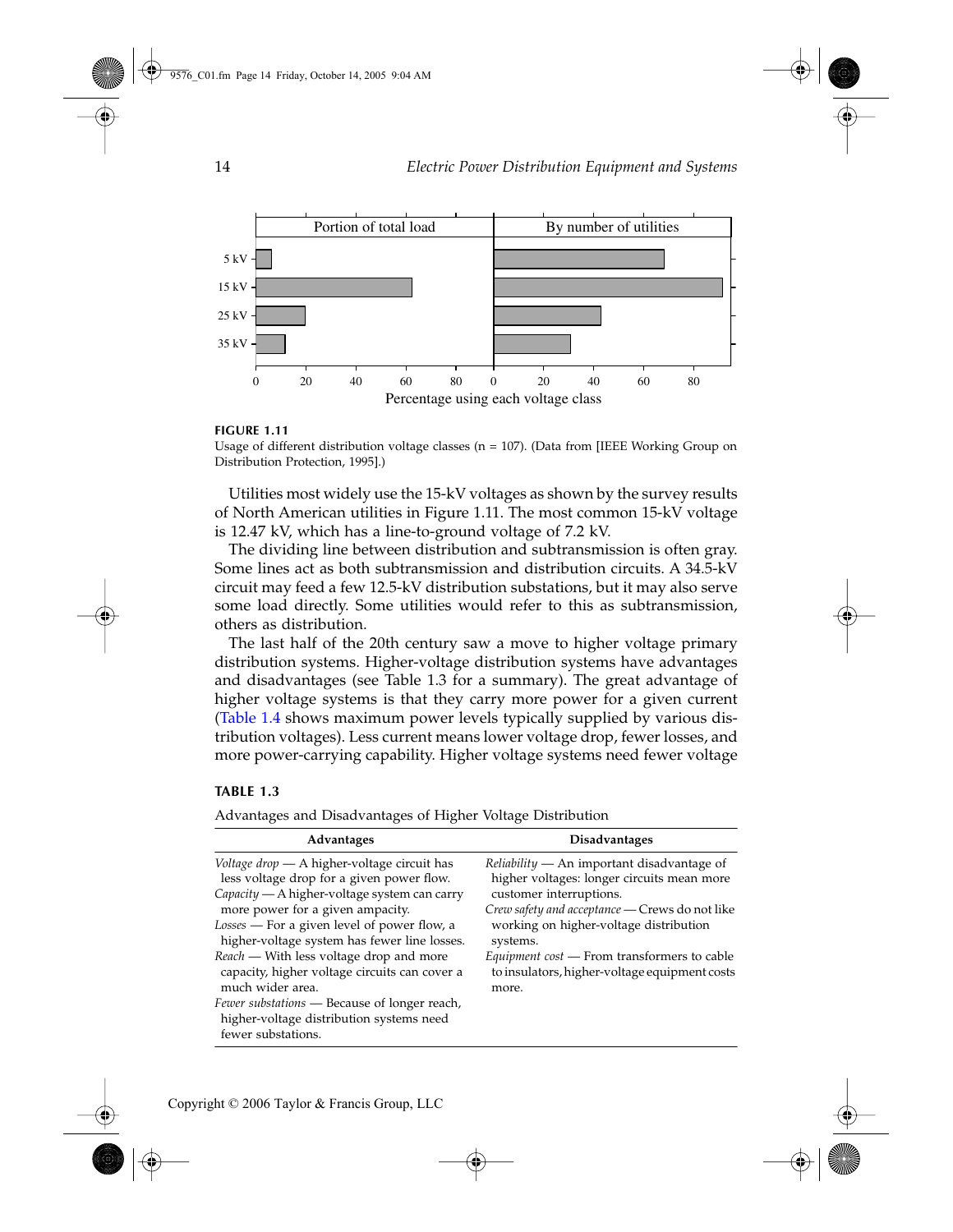# <span id="page-14-0"></span>**TABLE 1.4**

| Power Supplied by Each Distribution<br>Voltage for a Current of 400 A |                             |  |
|-----------------------------------------------------------------------|-----------------------------|--|
| <b>System Voltage</b><br>(kV)                                         | <b>Total Power</b><br>(MVA) |  |
| 4.8                                                                   | 3.3                         |  |
| 12.47                                                                 | 8.6                         |  |
| 22.9                                                                  | 15.9                        |  |
| 34.5                                                                  | 23.9                        |  |

regulators and capacitors for voltage support. Utilities can use smaller conductors on a higher voltage system or carry more power on the same size conductor. Utilities can run much longer distribution circuits at a higher primary voltage, which means fewer distribution substations. Some fundamental relationships are:

• *Power* — For the same current, power changes linearly with voltage.

$$
P_2 = \frac{V_1}{V_1} P_1
$$

when  $I_2 = I_1$ 

• *Current* — For the same power, increasing the voltage decreases current linearly.

$$
I_2 = \frac{V_1}{V_2} I_1
$$

when  $P_2 = P_1$ 

• *Voltage drop* — For the same power delivered, the percentage voltage drop changes as the ratio of voltages squared. A 12.47-kV circuit has four times the percentage voltage drop as a 24.94-kV circuit carrying the same load.

$$
V_{\%2} = \left(\frac{V_1}{V_2}\right)^2 V_{\%1}
$$

when  $P_2 = P_1$ 

• *Area coverage* — For the same load density, the area covered increases linearly with voltage: A 24.94-kV system can cover twice the area of a 12.47-kV system; a 34.5-kV system can cover 2.8 times the area of a 12.47-kV system.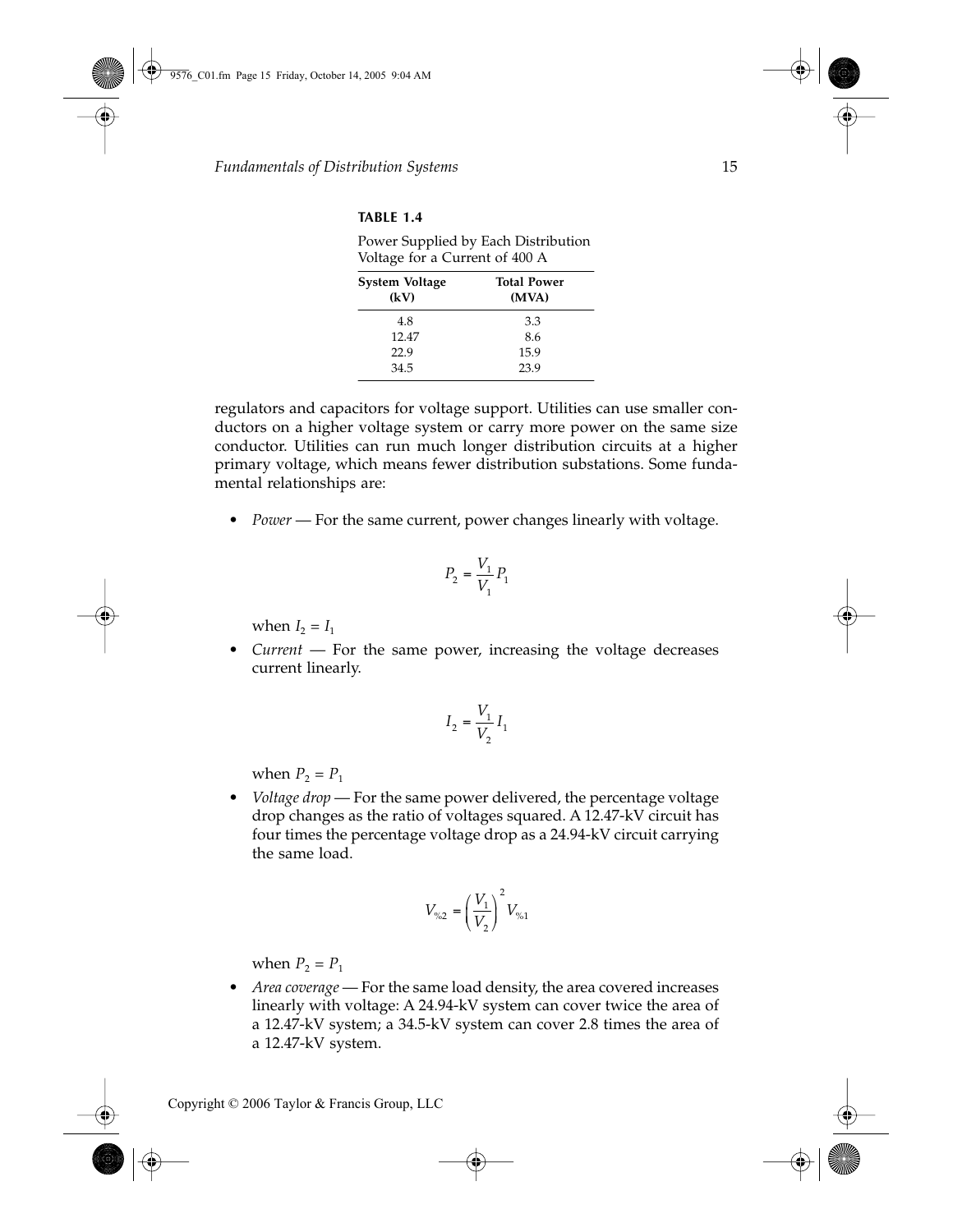$$
A_2 = \frac{V_2}{V_1} A_1
$$

where

 $V_1$ ,  $V_2$  = voltage on circuits 1 and 2

 $P_1$ ,  $P_2$  = power on circuits 1 and 2

 $I_1$ ,  $I_2$  = current on circuits 1 and 2

 $V_{\gamma_{01}}$ ,  $V_{\gamma_{02}}$  = voltage drop per unit length in percent on circuits 1 and 2

 $A_1$ ,  $A_2$  = area covered by circuits 1 and 2

The squaring effect on voltage drop is significant. It means that doubling the system voltage quadruples the load that can be supplied over the same distance (with equal percentage voltage drop); or, twice the load can be supplied over twice the distance; or, the same load can be supplied over four times the distance.

Resistive line losses are also lower on higher-voltage systems, especially in a voltage-limited circuit. Thermally limited systems have more equal losses, but even in this case higher voltage systems have fewer losses.

Line crews do not like higher voltage distribution systems as much. In addition to the widespread perception that they are not as safe, gloves are thicker, and procedures are generally more stringent. Some utilities will not glove 25- or 35-kV voltages and only use hotsticks.

The main disadvantage of higher-voltage systems is reduced reliability. Higher voltages mean longer lines and more exposure to lightning, wind, dig-ins, car crashes, and other fault causes. A34.5-kV, 30-mi mainline is going to have many more interruptions than a 12.5-kV system with an 8-mi mainline. To maintain the same reliability as a lower-voltage distribution system, a higher-voltage primary must have more switches, more automation, more tree trimming, or other reliability improvements. Higher voltage systems also have more voltage sags and momentary interruptions. More exposure causes more momentary interruptions. Higher voltage systems have more voltage sags because faults further from the substation can pull down the station's voltage (on a higher voltage system the line impedance is lower relative to the source impedance).

Cost comparison between circuits is difficult (see [Table 1.5](#page-16-0) for one utility's cost comparison). Higher voltage equipment costs more — cables, insulators, transformers, arresters, cutouts, and so on. But higher voltage circuits can use smaller conductors. The main savings of higher-voltage distribution is fewer substations. Higher voltage systems also have lower annual costs from losses. As far as ongoing maintenance, higher voltage systems require less substation maintenance, but higher voltage systems should have more tree trimming and inspections to maintain reliability.

Conversion to a higher voltage is an option for providing additional capacity in an area. Conversion to higher voltages is most beneficial when substation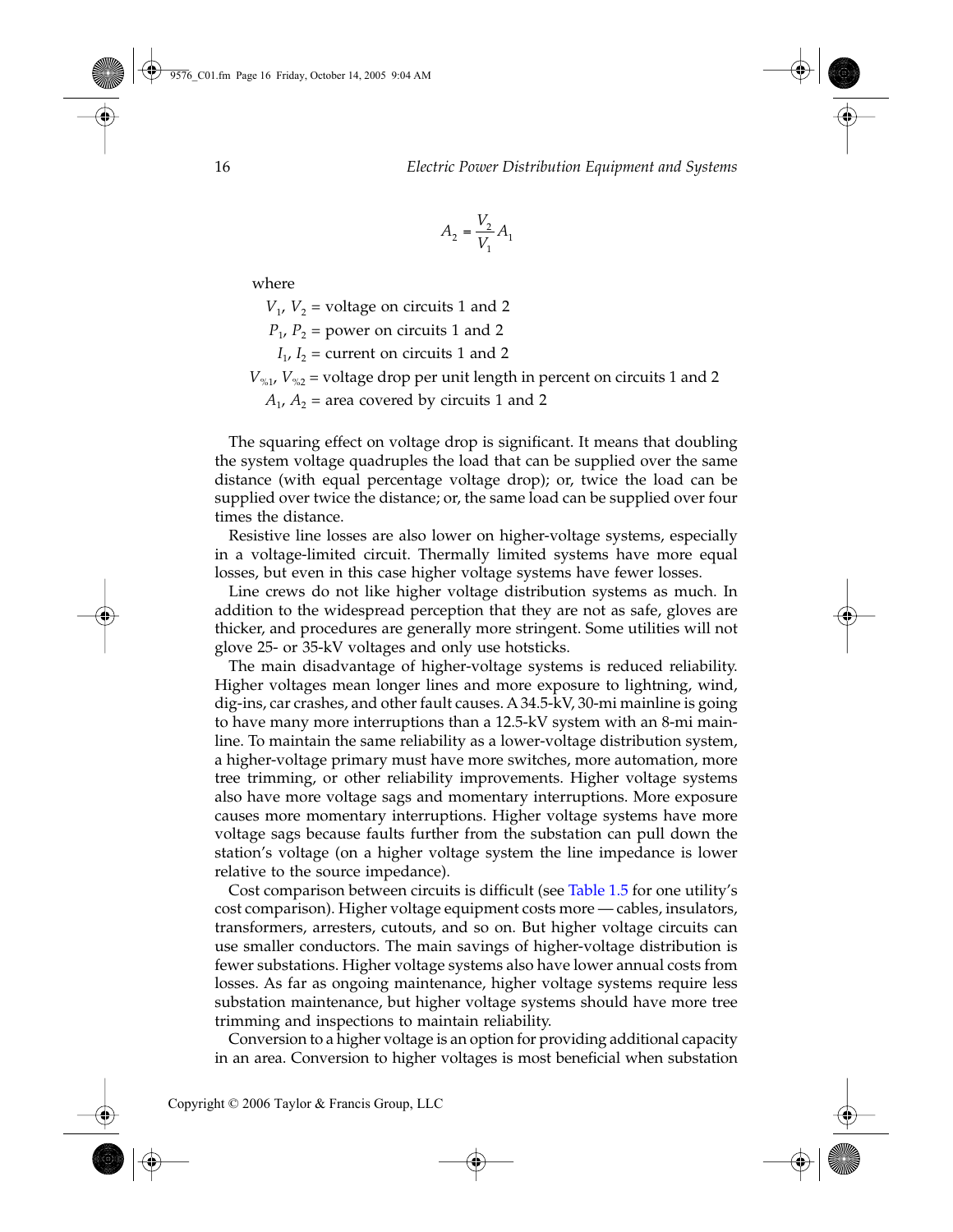### <span id="page-16-0"></span>**TABLE 1.5**

| 1.25          | 1.13                 |
|---------------|----------------------|
| 1.00          | 0.85                 |
| 0.55          | 0.55                 |
| $1.05 - 1.25$ | $1.05 - 1.25$        |
|               | Underground Overhead |

Costs of 34.5 kV Relative to 12.5 kV

*Source*: Jones, A.I., Smith, B.E., and Ward, D.J., "Considerations for Higher Voltage Distribution," *IEEE Transactions on Power Delivery*, vol. 7, no. 2, pp. 782–8, April 1992.

space is hard to find and load growth is high. If the existing subtransmission voltage is 34.5 kV, then using that voltage for distribution is attractive; additional capacity can be met by adding customers to existing 34.5-kV lines (a neutral may need to be added to the 34.5-kV subtransmission line).

Higher voltage systems are also more prone to ferroresonance. Radio interference is also more common at higher voltages.

Overall, the 15-kV class voltages provide a good balance between cost, reliability, safety, and reach. Although a 15-kV circuit does not naturally provide long reach, with voltage regulators and feeder capacitors it can be stretched to reach 20 mi or more. That said, higher voltages have advantages, especially for rural lines and for high-load areas, particularly where substation space is expensive.

Many utilities have multiple voltages (as shown by the survey data in [Figure 1.11](#page-13-0)). Even one circuit may have multiple voltages. For example, a utility may install a 12.47-kV circuit in an area presently served by 4.16 kV. Some of the circuit may be converted to 12.47 kV, but much of it can be left as is and coupled through 12.47/4.16-kV step-down transformer banks.

# **1.4 Distribution Substations**

Distribution substations come in many sizes and configurations. A small rural substation may have a nominal rating of 5 MVA while an urban station may be over 200 MVA. [Figure 1.12](#page-17-0) through [Figure 1.14](#page-18-0) show examples of small, medium, and large substations. As much as possible, many utilities have standardized substation layouts, transformer sizes, relaying systems, and automation and SCADA (supervisory control and data acquisition) facilities. Most distribution substation bus configurations are simple with limited redundancy.

Transformers smaller than 10 MVA are normally protected with fuses, but fuses are also used for transformers to 20 or 30 MVA. Fuses are inexpensive and simple; they don't need control power and take up little space. Fuses are not particularly sensitive, especially for evolving internal faults. Larger transformers normally have relay protection that operates a circuit switcher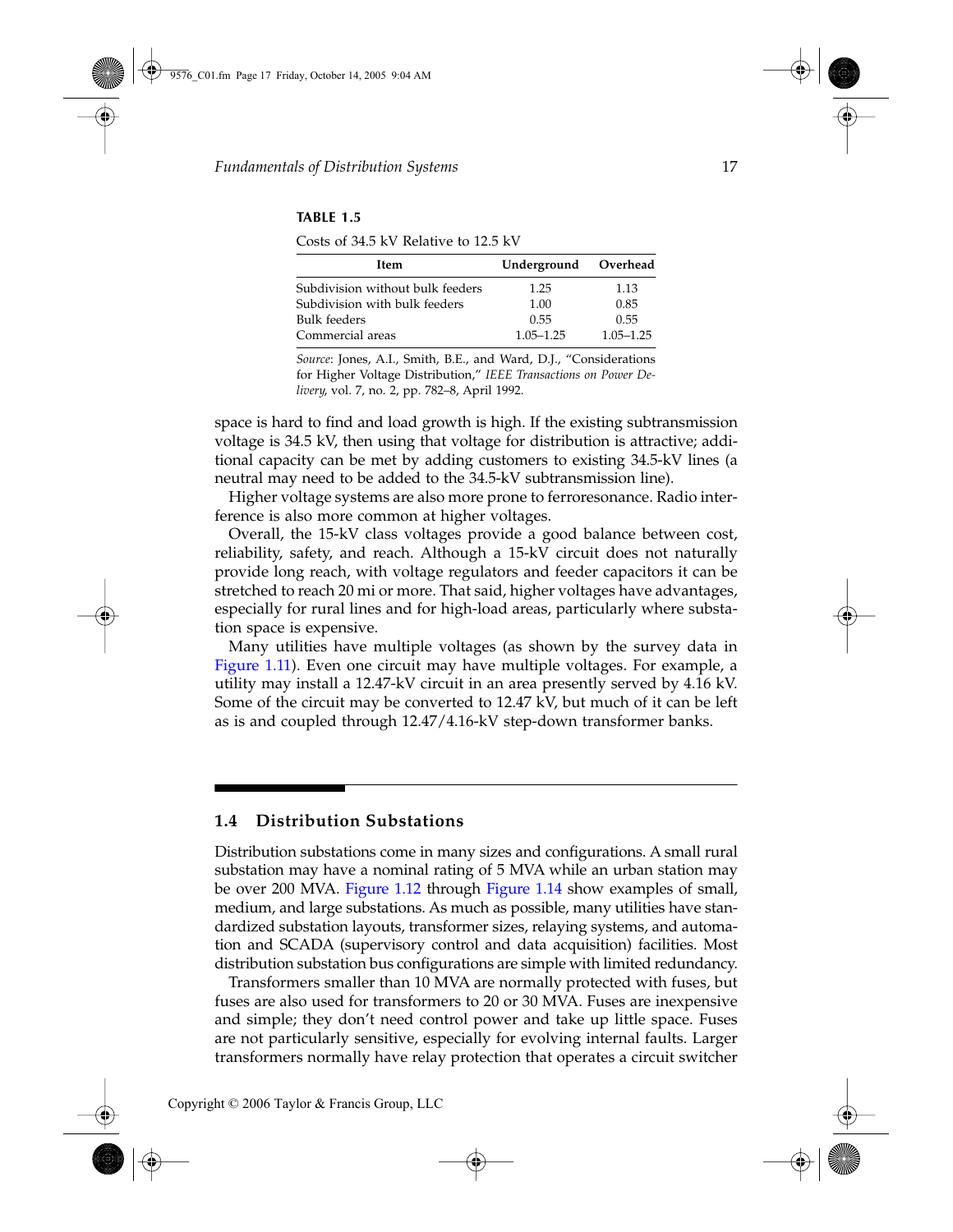<span id="page-17-0"></span>

**FIGURE 1.12** Example rural distribution substation.



Example suburban distribution substation.

or a circuit breaker. Relays often include differential protection, suddenpressure relays, and overcurrent relays. Both the differential protection and the sudden-pressure relays are sensitive enough to detect internal failures and clear the circuit to limit additional damage to the transformer. Occasionally, relays operate a high-side grounding switch instead of an interrupter. When the grounding switch engages, it creates a bolted fault that is cleared by an upstream device or devices.

The feeder interrupting devices are normally relayed circuit breakers, either free-standing units or metal-enclosed switchgear. Many utilities also use reclosers instead of breakers, especially at smaller substations.

Station transformers are normally protected by differential relays which trip if the current into the transformer is not very close to the current out of the transformer. Relaying may also include pressure sensors. The highside protective device is often a circuit switcher but may also be fuses or a circuit breaker.

Two-bank stations are very common (Figure 1.13); these are the standard design for many utilities. Normally, utilities size the transformers so that if either transformer fails, the remaining unit can carry the entire substation's load. Utility practices vary on how much safety margin is built into this calculation, and load growth can eat into the redundancy.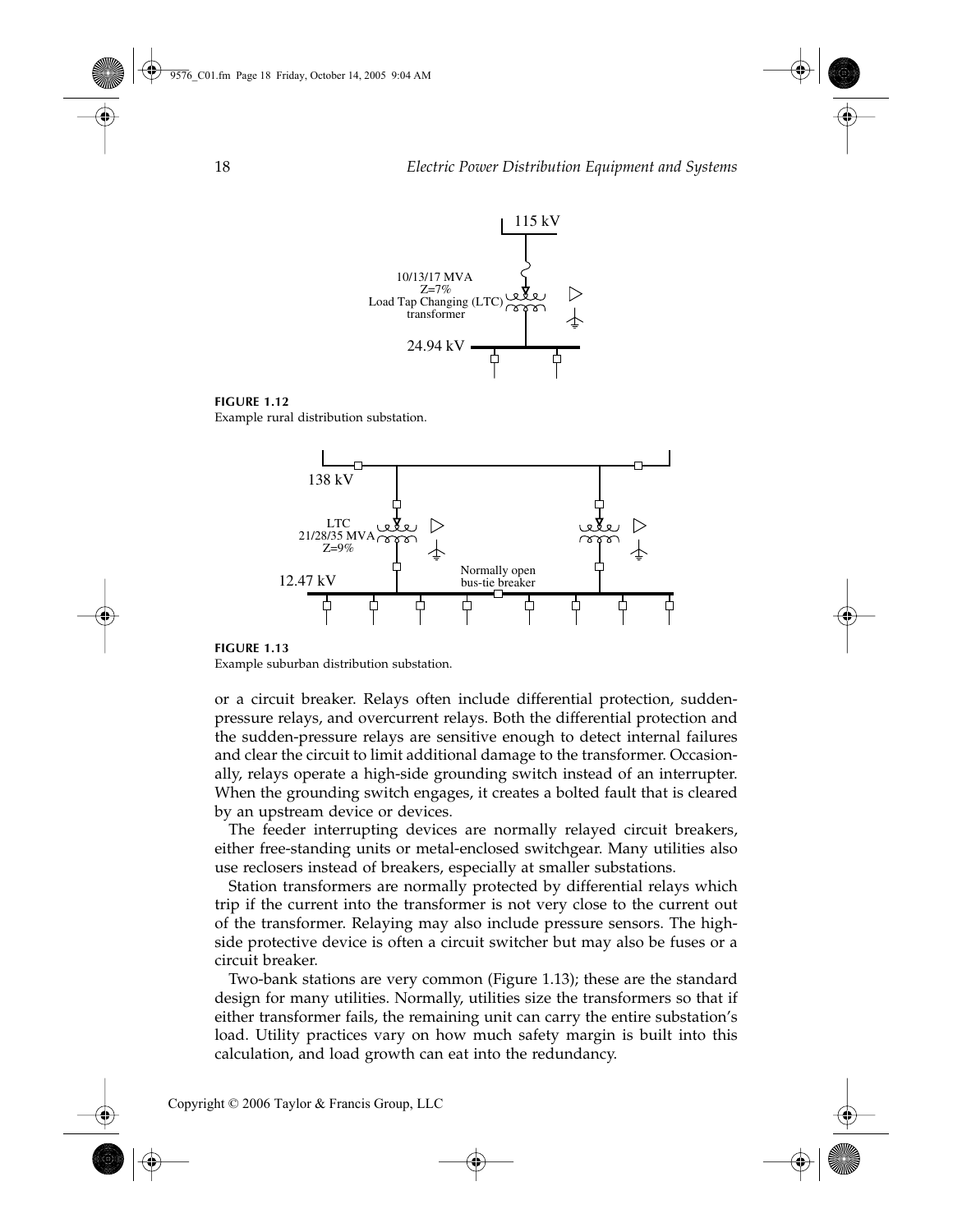<span id="page-18-0"></span>

**FIGURE 1.14** Example urban distribution substation.

Most utilities normally use a split bus: a bus tie between the two buses is normally left open in distribution substations. The advantages of a split bus are:

- *Lower fault current* This is the main reason that bus ties are open. For a two-bank station with equal transformers, opening the bus tie cuts fault current in half.
- *Circulating current* With a split bus, current cannot circulate through both transformers.
- *Bus regulation*  Bus voltage regulation is also simpler with a split bus. With the tie closed, control of paralleled tap changers is more difficult.

Having the bus tie closed has some advantages, and many utilities use closed ties under some circumstances. A closed bus tie is better for

• *Secondary networks* — When feeders from each bus supply either spot or grid secondary networks, closed bus ties help prevent circulating current through the secondary networks.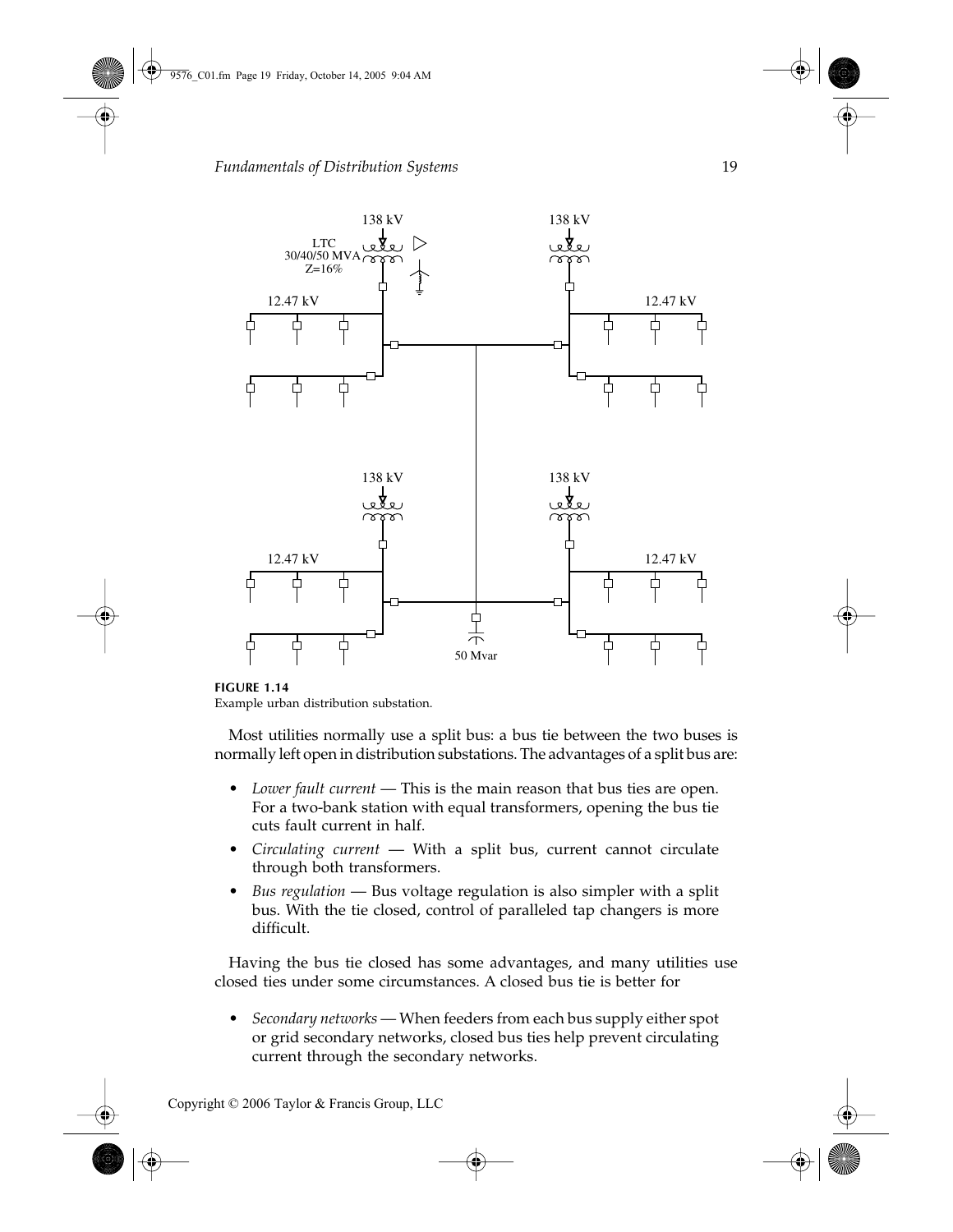• *Unequal loading* — A closed bus tie helps balance the loading on the transformers. If the set of feeders on one bus has significantly different loading patterns (either seasonal or daily), then a closed bus tie helps even out the loading (and aging) of the two transformers.

Whether the bus tie is open or closed has little impact on reliability. In the uncommon event that one transformer fails, both designs allow the station to be reconfigured so that one transformer supplies both bus feeders. The closed-tie scenario is somewhat better in that an automated system can reconfigure the ties without total loss of voltage to customers (customers do see a very large voltage sag). In general, both designs perform about the same for voltage sags.

Urban substations are more likely to have more complicated bus arrangements. These could include ring buses or breaker-and-a-half schemes[. Figure](#page-18-0) [1.14 s](#page-18-0)hows an example of a large urban substation with feeders supplying secondary networks. If feeders are supplying secondary networks, it is not critical to maintain continuity to each feeder, but it is important to prevent loss of any one bus section or piece of equipment from shutting down the network (an *N*-1 design).

For more information on distribution substations, see (RUS 1724E-300, 2001; Westinghouse Electric Corporation, 1965).

# **1.5 Subtransmission Systems**

Subtransmission systems are those circuits that supply distribution substations. Several different subtransmission systems can supply distribution substations. Common subtransmission voltages include 34.5, 69, 115, and 138 kV. Higher voltage subtransmission lines can carry more power with less losses over greater distances. Distribution circuits are occasionally supplied by high-voltage transmission lines such as 230 kV; such high voltages make for expensive high-side equipment in a substation. Subtransmission circuits are normally supplied by bulk transmission lines at subtransmission substations. For some utilities, one transmission system serves as both the subtransmission function (feeding distribution substations) and the transmission function (distributing power from bulk generators). There is much crossover in functionality and voltage. One utility may have a 23-kV subtransmission system supplying 4-kV distribution substations. Another utility right next door may have a 34.5-kV distribution system fed by a 138 kV subtransmission system. And within utilities, one can find a variety of different voltage combinations.

Of all of the subtransmission circuit arrangements, a radial configuration is the simplest and least expensive (see [Figure 1.15\)](#page-20-0). But radial circuits provide the most unreliable supply; a fault on the subtransmission circuit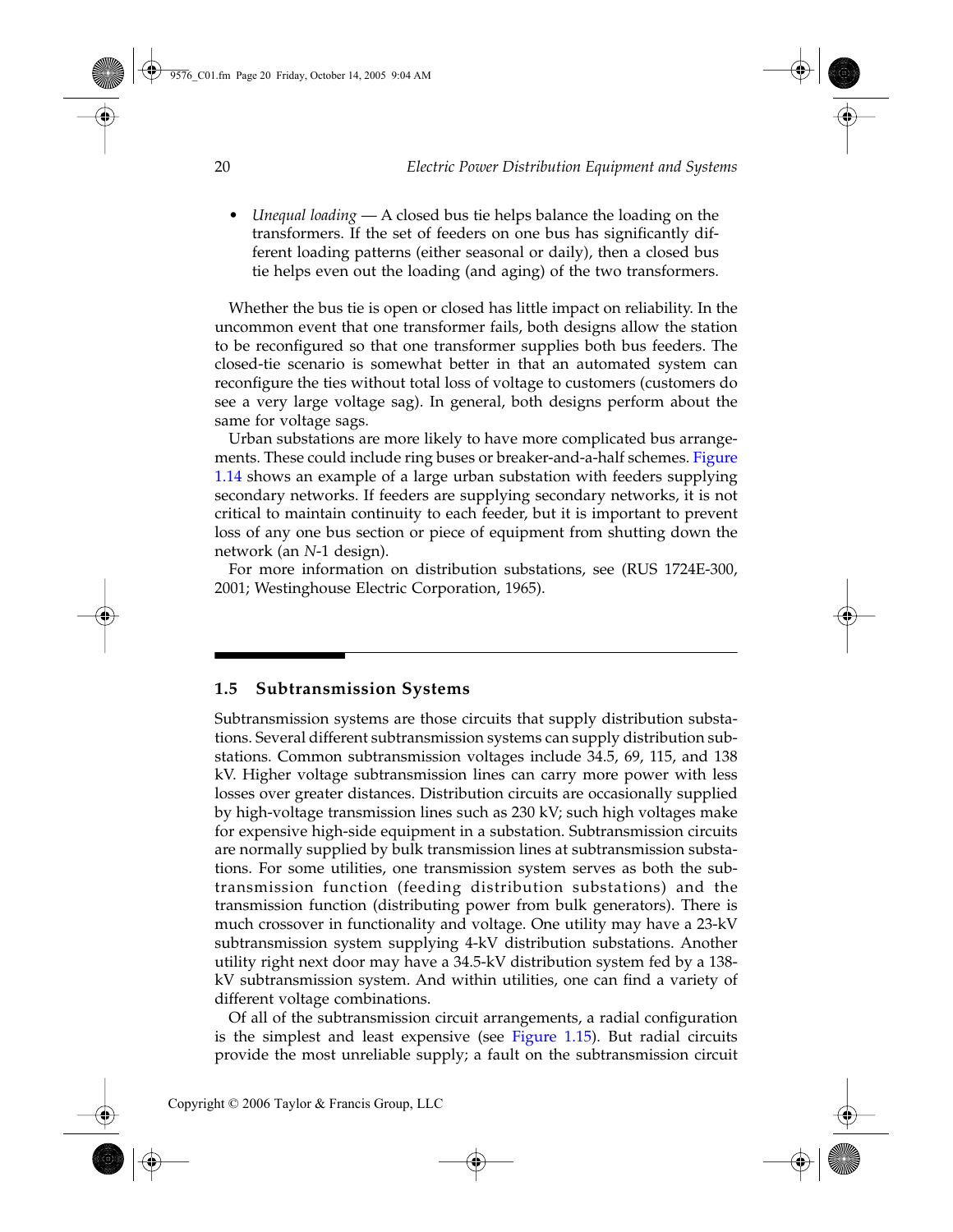<span id="page-20-0"></span>

Radial subtransmission systems.

can force an interruption of several distribution substations and service to many customers. A variety of redundant subtransmission circuits are available, including dual circuits and looped or meshed circuits (see [Figure 1.16\)](#page-21-0). The design (and evolution) of subtransmission configurations depends on how the circuit developed, where the load is needed now and in the future, what the distribution circuit voltages are, where bulk transmission is available, where rights-of-way are available, and, of course, economic factors.

Most subtransmission circuits are overhead. Many are built right along roads and streets just like distribution lines. Some — especially higher voltage subtransmission circuits — use a private right-of-way such as bulk transmission lines use. Some new subtransmission lines are put underground, as development of solid-insulation cables has made costs more reasonable.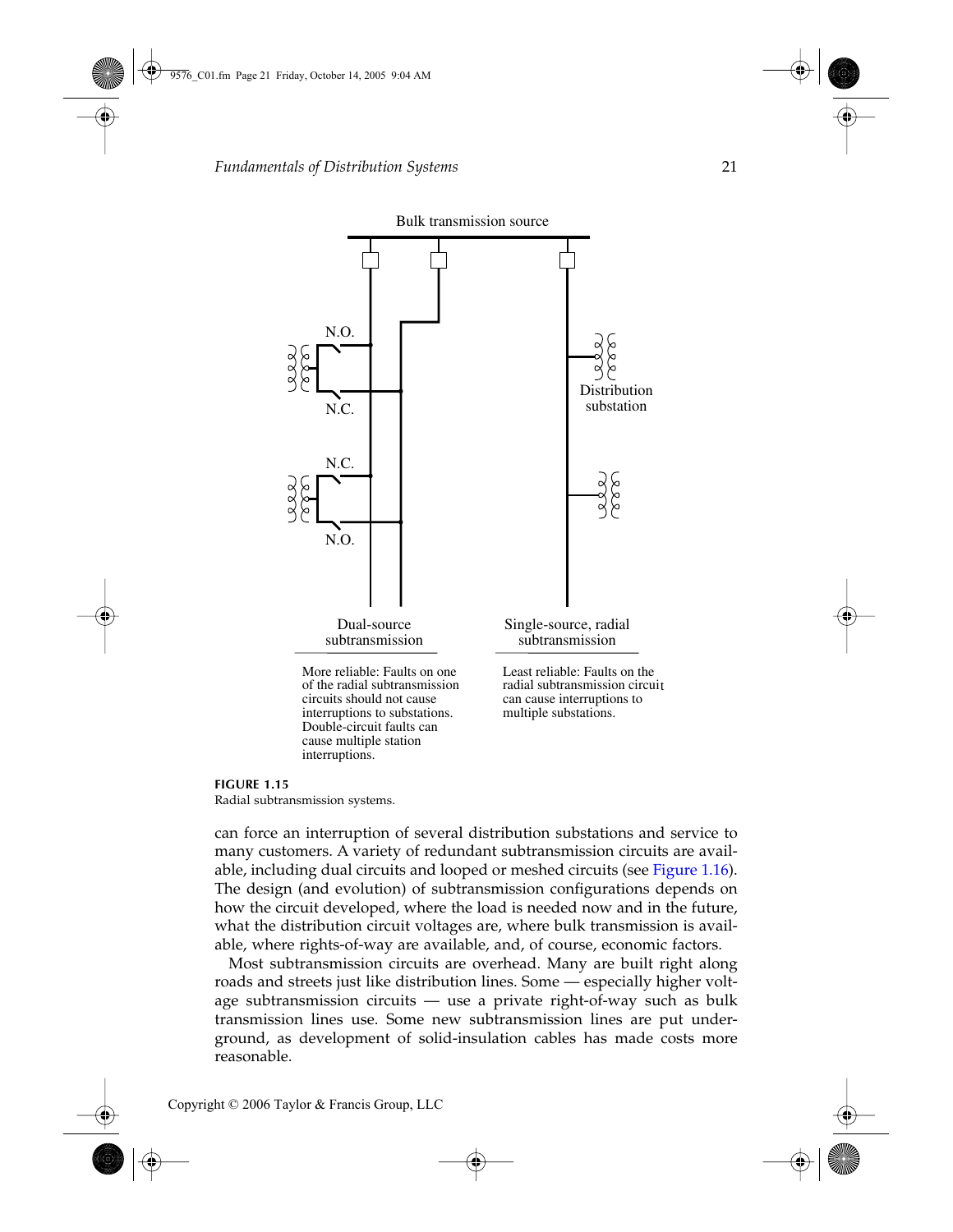<span id="page-21-0"></span>

Looped subtransmission system.

Lower voltage subtransmission lines (69, 34.5, and 23 kV) tend to be designed and operated as are distribution lines, with radial or simple loop arrangements, using wood-pole construction along roads, with reclosers and regulators, often without a shield wire, and with time-overcurrent protection. Higher voltage transmission lines (115, 138, and 230 kV) tend to be designed and operated like bulk transmission lines, with loop or mesh arrangements, tower configurations on a private right-of-way, a shield wire or wires for lightning protection, and directional or pilot-wire relaying from two ends. Generators may or may not interface at the subtransmission level (which can affect protection practices).

# **1.6 Differences between European and North American Systems**

Distribution systems around the world have evolved into different forms. The two main designs are North American and European. This book deals mainly with North American distribution practices; for more information on European systems, see Lakervi and Holmes (1995). For both forms, hardware is much the same: conductors, cables, insulators, arresters, regulators, and transformers are very similar. Both systems are radial, and voltages and power carrying capabilities are similar. The main differences are in layouts, configurations, and applications.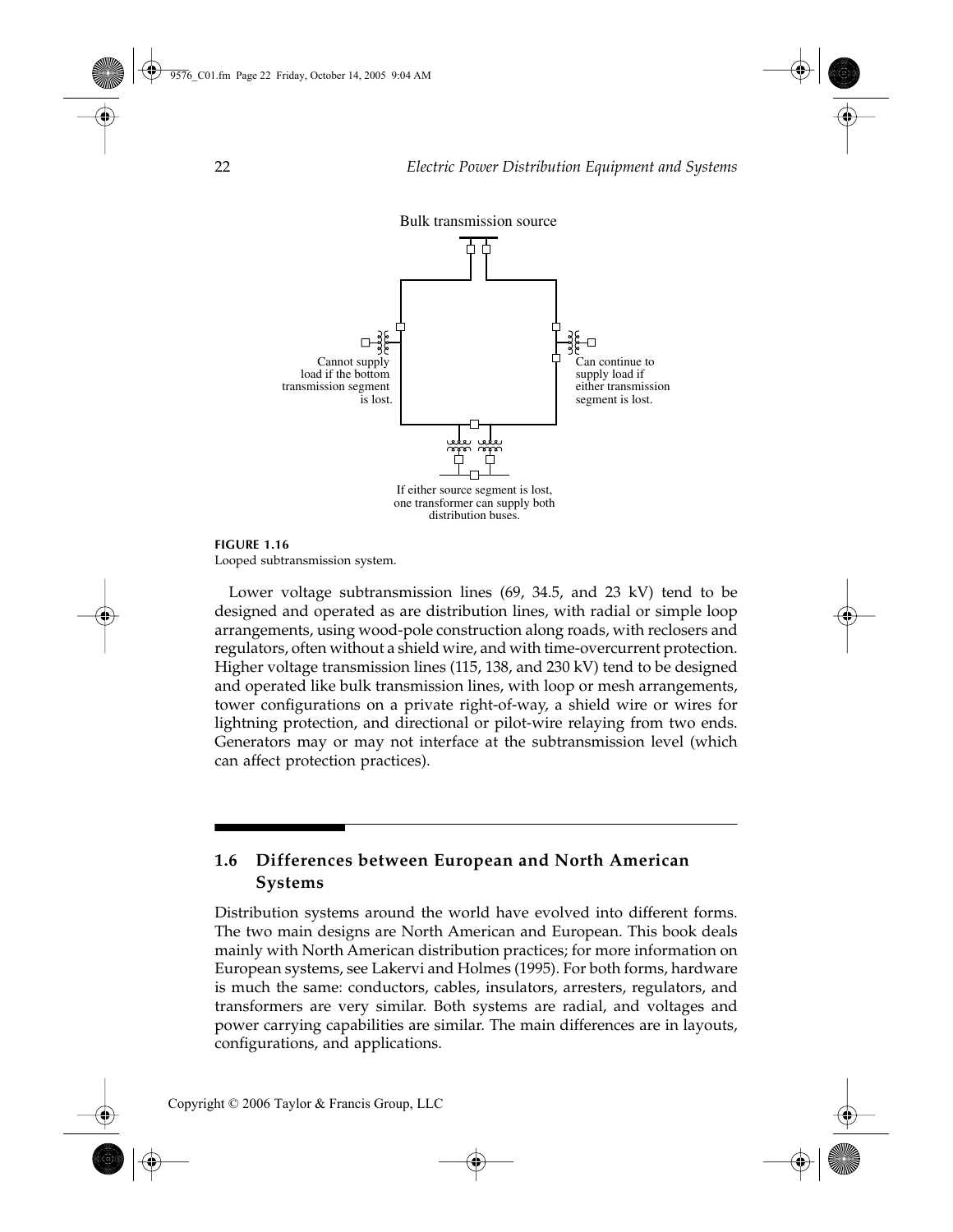

**FIGURE 1.17**

North American versus European distribution layouts.

Figure 1.17 compares the two systems. Relative to North American designs, European systems have larger transformers and more customers per transformer. Most European transformers are three-phase and on the order of 300 to 1000 kVA, much larger than typical North American 25- or 50-kVA singlephase units.

Secondary voltages have motivated many of the differences in distribution systems. North America has standardized on a 120/240-V secondary system; on these, voltage drop constrains how far utilities can run secondaries, typically no more than 250 ft. In European designs, higher secondary voltages allow secondaries to stretch to almost 1 mi. European secondaries are largely three-phase and most European countries have a standard secondary voltage of 220, 230, or 240 V, twice the North American standard. With twice the voltage, a circuit feeding the same load can reach four times the distance. And because three-phase secondaries can reach over twice the length of a single-phase secondary, overall, a European secondary can reach eight times the length of an American secondary for a given load and voltage drop. Although it is rare, some European utilities supply rural areas with single-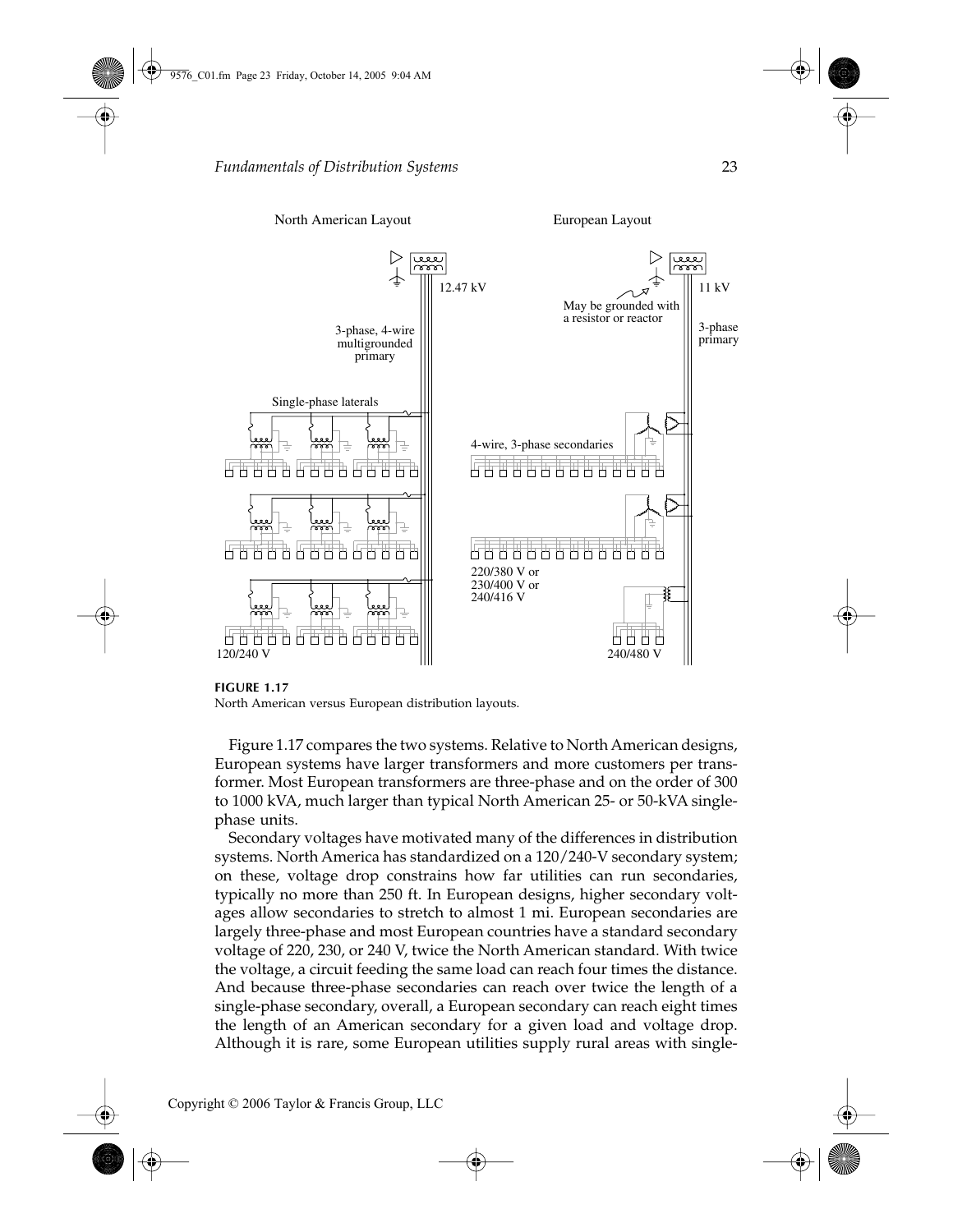phase taps made of two phases with single-phase transformers connected phase to phase.

In the European design, secondaries are used much like primary laterals in the North American design. In European designs, the primary is not tapped frequently, and primary-level fuses are not used as much. European utilities also do not use reclosing as religiously as North American utilities.

Some of the differences in designs center around the differences in loads and infrastructure. In Europe, the roads and buildings were already in place when the electrical system was developed, so the design had to "fit in." Secondary is often attached to buildings. In North America, many of the roads and electrical circuits were developed at the same time. Also, in Europe houses are packed together more and are smaller than houses in America.

Each type of system has its advantages. Some of the major differences between systems are the following (see also Carr and McCall, 1992; Meliopoulos et al., 1998; Nguyen et al., 2000):

- *Cost* The European system is generally more expensive than the North American system, but there are so many variables that it is hard to compare them on a one-to-one basis. For the types of loads and layouts in Europe, the European system fits quite well. European primary equipment is generally more expensive, especially for areas that can be served by single-phase circuits.
- *Flexibility* The North American system has a more flexible primary design, and the European system has a more flexible secondary design. For urban systems, the European system can take advantage of the flexible secondary; for example, transformers can be sited more conveniently. For rural systems and areas where load is spread out, the North American primary system is more flexible. The North American primary is slightly better suited for picking up new load and for circuit upgrades and extensions.
- *Safety* The multigrounded neutral of the North American primary system provides many safety benefits; protection can more reliably clear faults, and the neutral acts as a physical barrier, as well as helping to prevent dangerous touch voltages during faults. The European system has the advantage that high-impedance faults are easier to detect.
- *Reliability* Generally, North American designs result in fewer customer interruptions. Nguyen et al. (2000) simulated the performance of the two designs for a hypothetical area and found that the average frequency of interruptions was over 35% higher on the European system. Although European systems have less primary, almost all of it is on the main feeder backbone; loss of the main feeder results in an interruption for all customers on the circuit.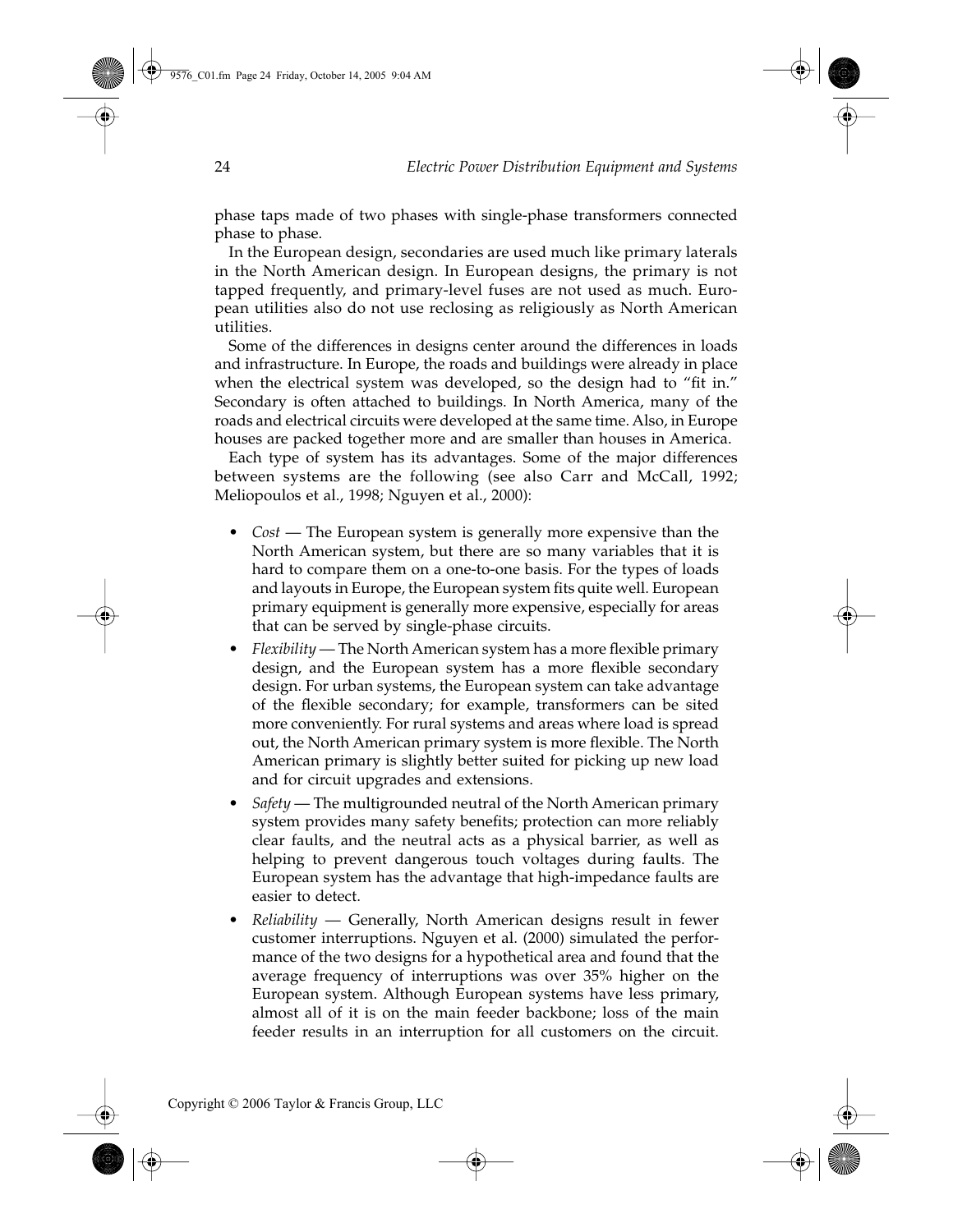European systems need more switches and other gear to maintain the same level of reliability.

- *Power quality* Generally, European systems have fewer voltage sags and momentary interruptions. On a European system, less primary exposure should translate into fewer momentary interruptions compared to a North American system that uses fuse saving. The three-wire European system helps protect against sags from line-to-ground faults. A squirrel across a bushing (from line to ground) causes a relatively high impedance fault path that does not sag the voltage much compared to a bolted fault on a well-grounded system. Even if a phase conductor faults to a low-impedance return path (such as a well-grounded secondary neutral), the delta – wye customer transformers provide better immunity to voltage sags, especially if the substation transformer is grounded through a resistor or reactor.
- *Aesthetics* Having less primary, the European system has an aesthetic advantage: the secondary is easier to underground or to blend in. For underground systems, fewer transformer locations and longer secondary reach make siting easier.
- *Theft* The flexibility of the European secondary system makes power much easier to steal. Developing countries especially have this problem. Secondaries are often strung along or on top of buildings; this easy access does not require great skill to attach into.

Outside of Europe and North America, both systems are used, and usage typically follows colonial patterns with European practices being more widely used. Some regions of the world have mixed distribution systems, using bits of North American and bits of European practices. The worst mixture is 120-V secondaries with European-style primaries; the low-voltage secondary has limited reach along with the more expensive European primary arrangement.

Higher secondary voltages have been explored (but not implemented to my knowledge) for North American systems to gain flexibility. Higher secondary voltages allow extensive use of secondary, which makes undergrounding easier and reduces costs. Westinghouse engineers contended that both 240/480-V three-wire single-phase and 265/460-V four-wire threephase secondaries provide cost advantages over a similar 120/240-V threewire secondary (Lawrence and Griscom, 1956; Lokay and Zimmerman, 1956). Higher secondary voltages do not force higher utilization voltages; a small transformer at each house converts 240 or 265 V to 120 V for lighting and standard outlet use (air conditioners and major appliances can be served directly without the extra transformation). More recently, Bergeron et al. (2000) outline a vision of a distribution system where primary-level distribution voltage is stepped down to an extensive 600-V, three-phase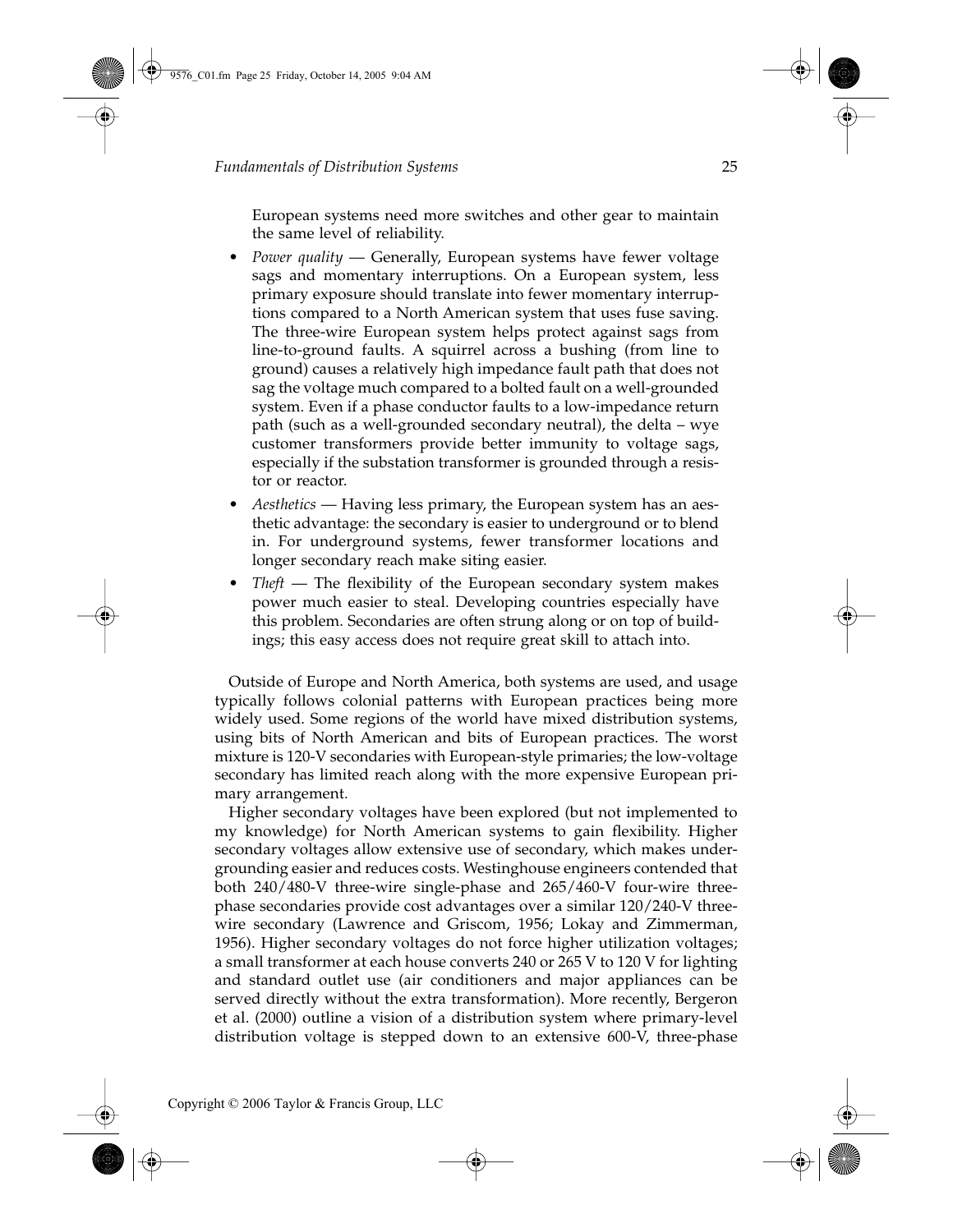secondary system. At each house, an electronic transformer converts 600 V to 120/240 V.

# **1.7 Loads**

Distribution systems obviously exist to supply electricity to end users, so loads and their characteristics are important. Utilities supply a broad range of loads, from rural areas with load densities of 10 kVA/mi2 to urban areas with 300 MVA/mi2. A utility may feed houses with a 10- to 20-kVA peak load on the same circuit as an industrial customer peaking at 5 MW. The electrical load on a feeder is the sum of all individual customer loads. And the electrical load of a customer is the sum of the load drawn by the customer's individual appliances. Customer loads have many common characteristics. Load levels vary through the day, peaking in the afternoon or early evening. Several definitions are used to quantify load characteristics at a given location on a circuit:

- *Demand* The load average over a specified time period, often 15, 20, or 30 min. Demand can be used to characterize real power, reactive power, total power, or current. Peak demand over some period of time is the most common way utilities quantify a circuit's load. In substations, it is common to track the current demand.
- *Load factor* The ratio of the average load over the peak load. Peak load is normally the maximum demand but may be the instantaneous peak. The load factor is between zero and one. A load factor close to 1.0 indicates that the load runs almost constantly. A low load factor indicates a more widely varying load. From the utility point of view, it is better to have high load-factor loads. Load factor is normally found from the total energy used (kilowatt-hours) as:

$$
LF = \frac{kWh}{d_{kw} \times h}
$$

where

*LF* = load factor

*kWh* = energy use in kilowatt-hours

 $d_{kW}$  = peak demand in kilowatts

 $h =$  number of hours during the time period

• *Coincident factor* — The ratio of the peak demand of a whole system to the sum of the individual peak demands within that system. The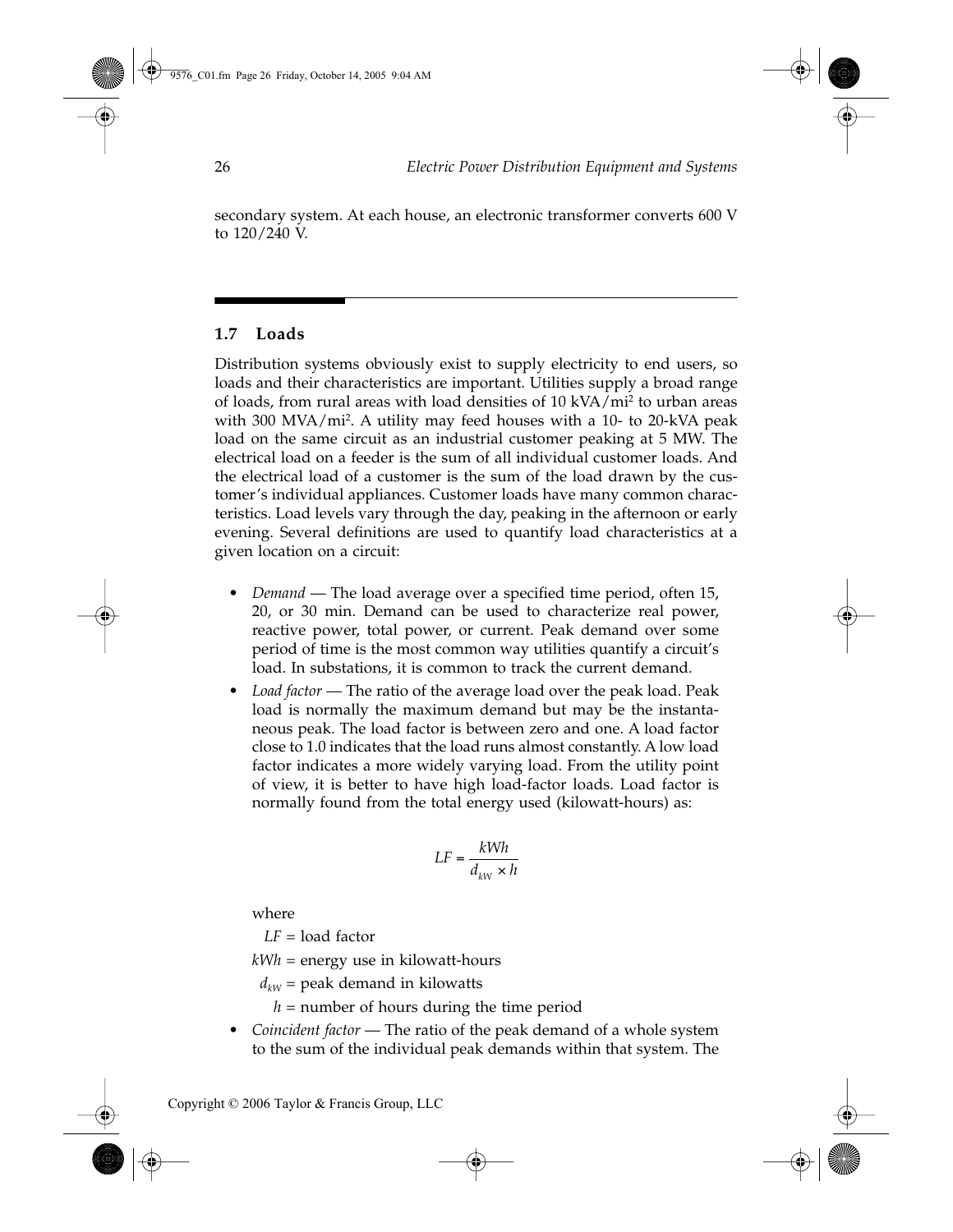peak demand of the whole system is referred to as the peak *diversified* demand or as the peak *coincident* demand. The individual peak demands are the *noncoincident* demands. The coincident factor is less than or equal to one. Normally, the coincident factor is much less than one because each of the individual loads do not hit their peak at the same time (they are not coincident).

- *Diversity factor* The ratio of the sum of the individual peak demands in a system to the peak demand of the whole system. The diversity factor is greater than or equal to one and is the reciprocal of the coincident factor.
- *Responsibility factor* The ratio of a load's demand at the time of the system peak to its peak demand. A load with a responsibility factor of one peaks at the same time as the overall system. The responsibility factor can be applied to individual customers, customer classes, or circuit sections.

The loads of certain customer classes tend to vary in similar patterns. Commercial loads are highest from 8 a.m. to 6 p.m. Residential loads peak in the evening. Weather significantly changes loading levels. On hot summer days, air conditioning increases the demand and reduces the diversity among loads. At the transformer level, load factors of 0.4 to 0.6 are typical (Gangel and Propst, 1965).

Several groups have evaluated coincidence factors as a function of the number of customers. Nickel and Braunstein (1981) determined that one curve fell roughly in the middle of several curves evaluated. Used by Arkansas Power and Light, this curve fits the following:

$$
F_{co} = \frac{1}{2} \left( 1 + \frac{5}{2n + 3} \right)
$$

where *n* is the number of customers (see [Figure 1.18\)](#page-27-0).

At the substation level, coincidence is also apparent. A transformer with four feeders, each peaking at 100 A, will peak at less than 400 A because of diversity between feeders. The coincident factor between four feeders is normally higher than coincident factors at the individual customer level. Expect coincident factors to be above 0.9. Each feeder is already highly diversified, so not much more is gained by grouping more customers together if the sets of customers are similar. If the customer mix on each feeder is different, then multiple feeders can have significant differences. If some feeders are mainly residential and others are commercial, the peak load of the feeders together can be significantly lower than the sum of the peaks. For distribution transformers, the peak responsibility factor ranges from 0.5 to 0.9 with 0.75 being typical (Nickel and Braunstein, 1981).

Different customer classes have different characteristics (see [Figure 1.19](#page-28-0) for an example). Residential loads peak more in the evening and have a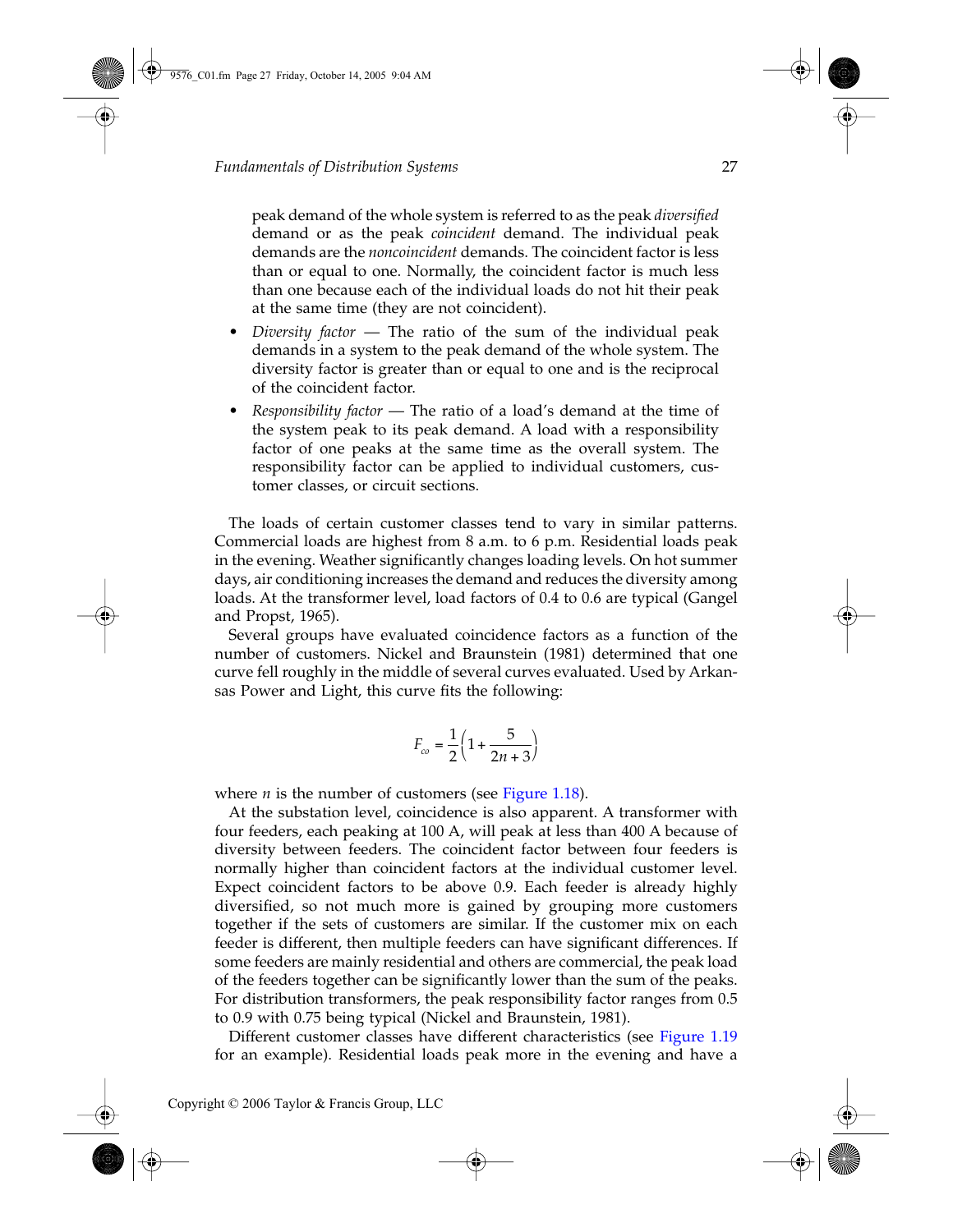<span id="page-27-0"></span>

**FIGURE 1.18** Coincident factor average curve for utilities.

relatively low load factor. Commercial loads tend to be more 8 a.m. to 6 p.m., and the industrial loads tend to run continuously and, as a class, they have a higher load factor.

# **1.8 The Past and the Future**

Looking at Seelye's *Electrical Distribution Engineering* book (1930), we find more similarities to than differences from present-day distribution systems. The basic layout and operations of distribution infrastructure at the start of the 21st century are much the same as in the middle of the 20th century. Equipment has undergone steady improvements; transformers are more efficient; cables are much less expensive and easier to use; and protection equipment is better (see [Figure 1.20](#page-29-0) for some development milestones). Utilities operate more distribution circuits at higher voltages and use more underground circuits. But the concepts are much the same: ac, three-phase systems, radial circuits, fused laterals, overcurrent relays, etc. Advances in computer technology have opened up possibilities for more automation and more effective protection.

How will future distribution systems evolve? Given the fact that distribution systems of the year 2000 look much the same as distribution systems in 1950, a good guess is that the distribution system of 2050 (or at least 2025) will look much like today's systems. More and more of the electrical infrastructure will be placed underground. Designs and equipment will continue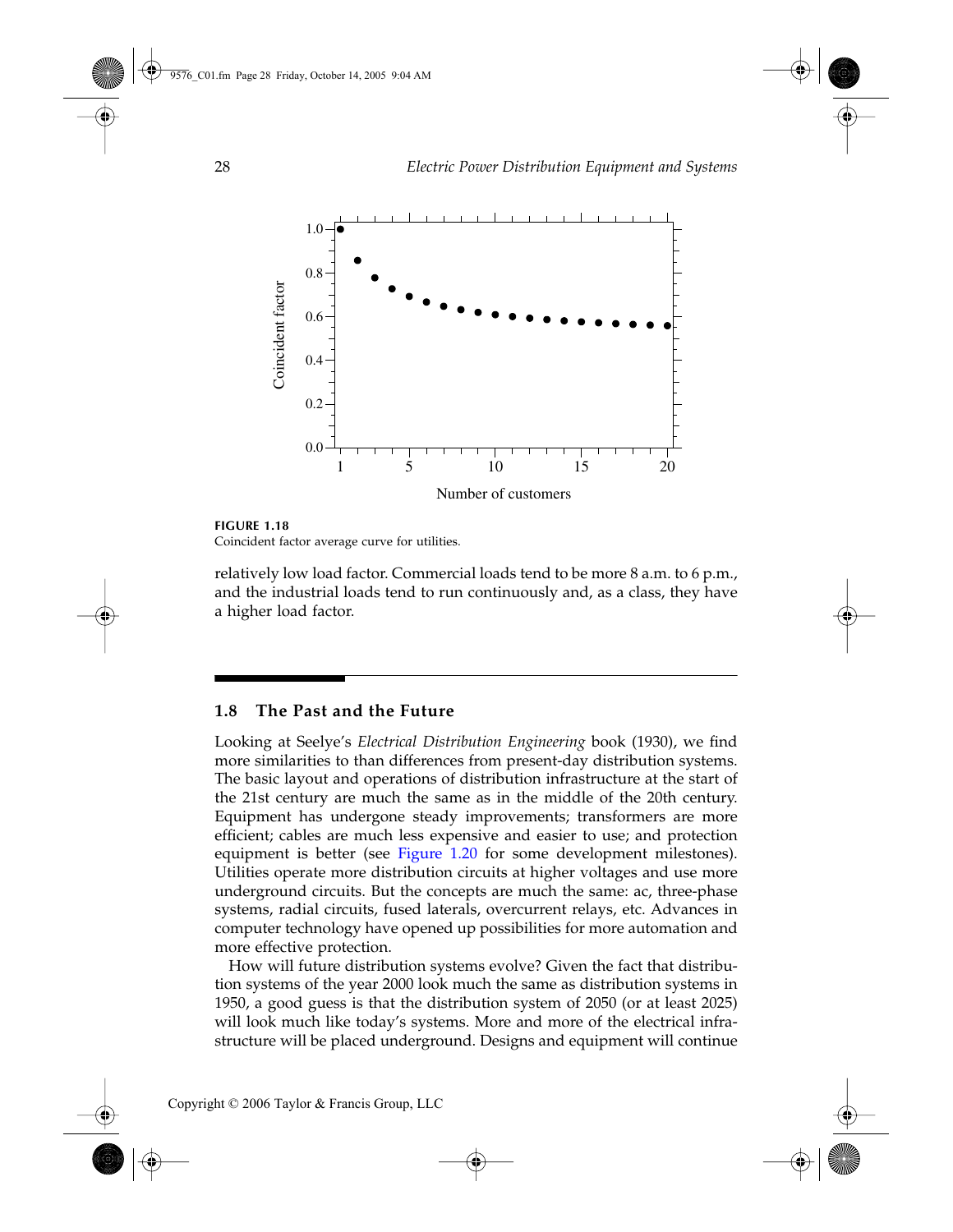<span id="page-28-0"></span>

**FIGURE 1.19** Daily load profiles for Pacific Gas and Electric (2002 data).

to be standardized. Gradually, the distribution system will evolve to take advantage of computer and communication gains: more automation, more communication between equipment, and smarter switches and controllers. EPRI outlined a vision of a future distribution system that was no longer radial, a distribution system that evolves to support widespread distributed generation and storage along with the ability to charge electric vehicles (EPRI TR-111683, 1998). Such a system needs directional relaying for reclosers, communication between devices, regulators with advanced controls, and information from and possibly control of distributed generators.

Advances in power electronics make more radical changes such as conversion to dc possible. Advances in power electronics allow flexible conversion between different frequencies, phasings, and voltages while still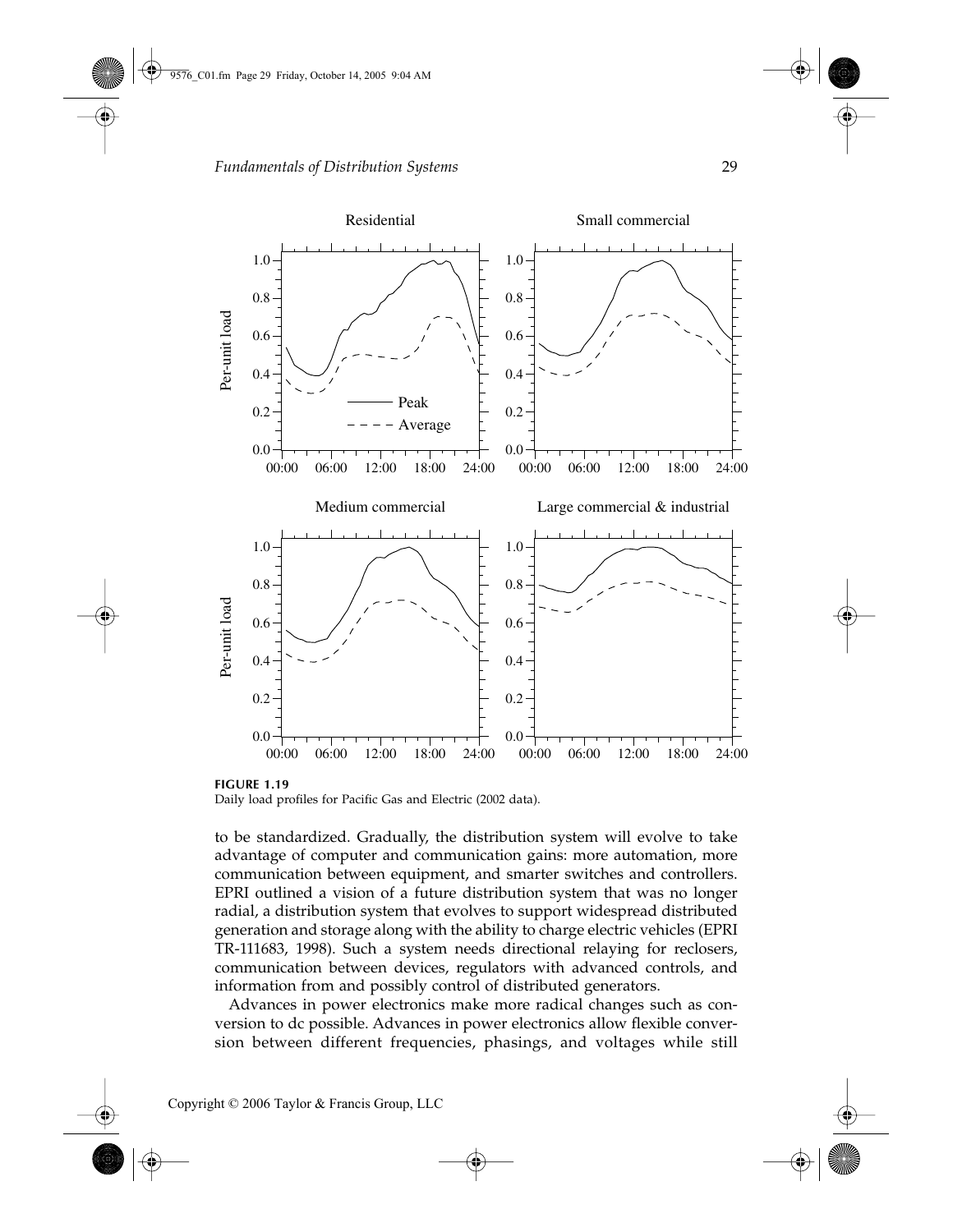<span id="page-29-0"></span>

Electric power distribution development timeline.

producing ac voltage to the end user at the proper voltage. While possible, radical changes are unlikely, given the advantages to evolving an existing system rather than replacing it. Whatever the approach, the future has challenges; utilities will be expected to deliver more reliable power with minimal pollution while keeping the distribution system hidden from view and causing the least disruption possible. And of course, costs are expected to stay the same or go down.

# **References**

- Bergeron, R., Slimani, K., Lamarche, L., and Cantin, B., "New Architecture of the Distribution System Using Electronic Transformer," ESMO-2000, Panel on Distribution Transformer, Breakers, Switches and Arresters, 2000.
- Carr, J. and McCall, L.V., "Divergent Evolution and Resulting Characteristics Among the World's Distribution Systems," *IEEE Transactions on Power Delivery*, vol. 7, no. 3, pp. 1601–9, July 1992.
- CEA, *CEA Distribution Planner's Manual*, Canadian Electrical Association, 1982.
- EPRI 1000419, *Engineering Guide for Integration of Distributed Generation and Storage Into Power Distribution Systems,* Electric Power Research Institute, Palo Alto, CA, 2000.